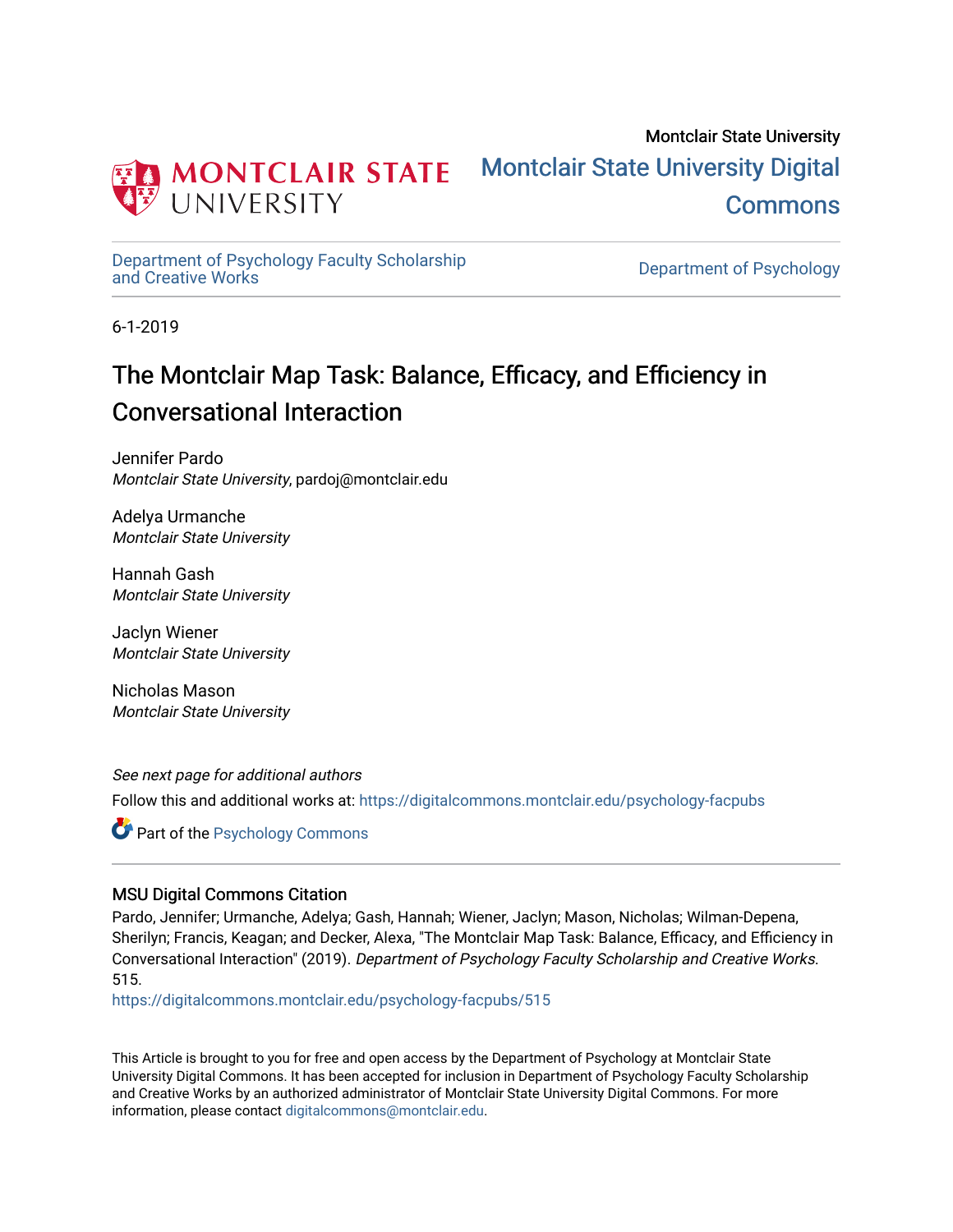### Authors

Jennifer Pardo, Adelya Urmanche, Hannah Gash, Jaclyn Wiener, Nicholas Mason, Sherilyn Wilman-Depena, Keagan Francis, and Alexa Decker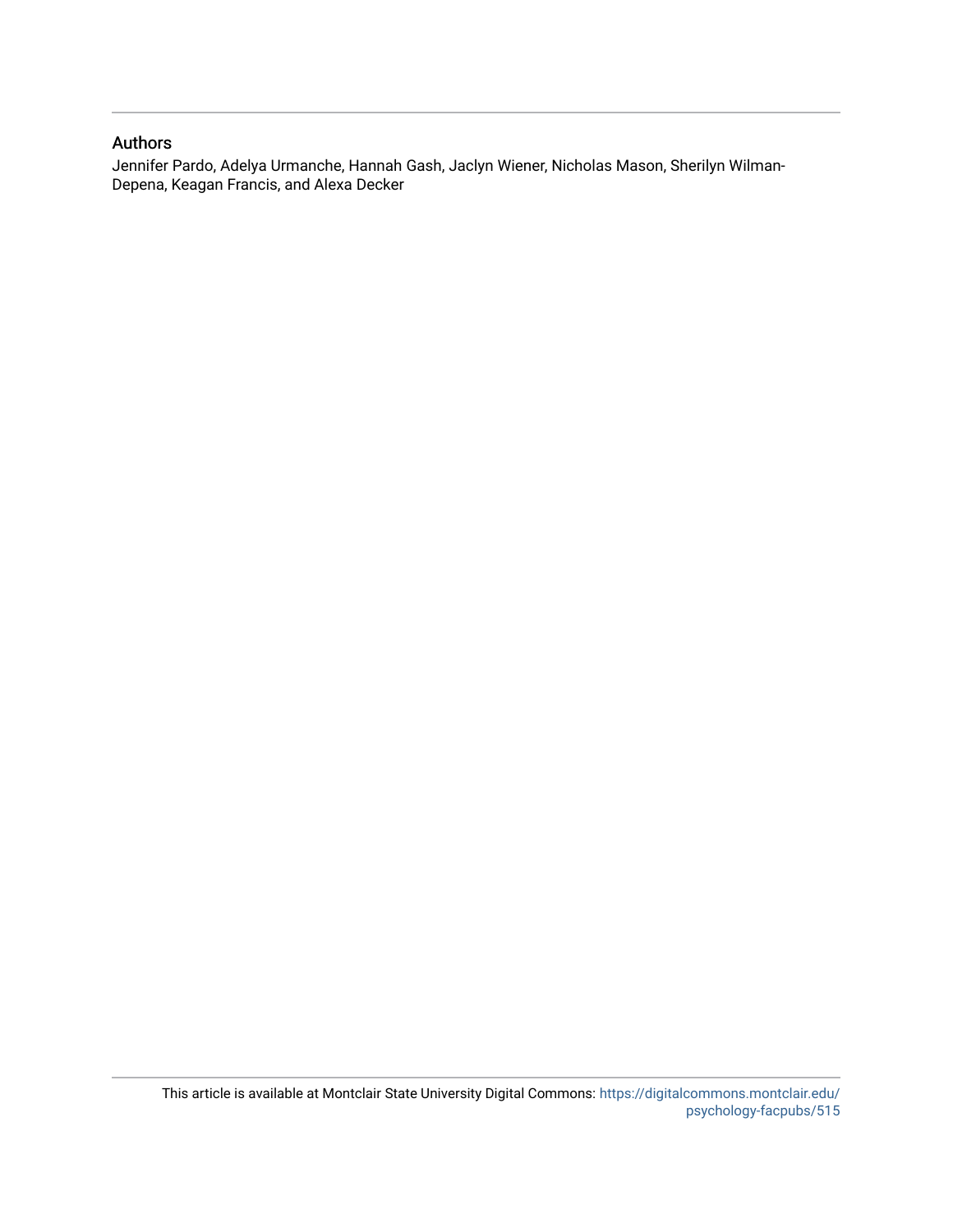*Article*



# **The Montclair Map Task: Balance, Efficacy, and Efficiency in Conversational Interaction**

DOI: 10.1177/0023830918775435 Language *and* Speech 2019, Vol. 62(2) 378–398 © The Author(s) 2018 Article reuse guidelines: [sagepub.com/journals-permissions](https://uk.sagepub.com/en-gb/journals-permissions) [journals.sagepub.com/home/las](https://journals.sagepub.com/home/las)



# **Jennifer S Pardo, Adelya Urmanche , Hannah Gash, Jaclyn Wiener, Nicholas Mason, Sherilyn Wilman, Keagan Francis, and Alexa Decker**

Department of Psychology, Montclair State University, USA

#### **Abstract**

This paper introduces a conversational speech corpus collected during the completion of a mapmatching task that is available for research purposes via the Montclair State University Digital Commons Data Repository. The Montclair Map Task is a new, role-neutral conversational task that involves paired iconic maps with labeled landmarks and a path drawn from a start point, around various landmarks, to a finish mark. One advantage of this task-oriented corpus is the ability to derive independent objective measures of task performance for both members of a conversational pair that can be related to aspects of communicative style. A total of 96 native English speakers completed the task in 16 same-sex female, 16 same-sex male, and 16 mixedsex pairings. Conversations averaged 32 minutes in duration, yielding approximately 217,000 words. The transcription protocol delineates events such as speaking turns, inter-turn intervals, landmark phrases, fillers, pauses, overlaps, and backchannels, making this corpus a useful tool for investigating dynamics of conversational interaction. Analyses of communication efficacy and efficiency reveal that male pairs of talkers were less efficient than female and mixed-sex pairs with respect to partner map-matching task performance.

#### **Keywords**

Conversational interaction, conversation corpus, communication efficiency

# **1 Introduction**

Conversations occur in a variety of settings, from informal chats to highly constrained formalized interactions with specialized vocabulary. This paper introduces a new conversational speech corpus collected in a setting that falls between these extremes, during the completion of a moderately

**Corresponding author:**

Jennifer S. Pardo, Psychology Department, PhD, Montclair State University, 1 Normal Avenue, Montclair, NJ 07043, USA. Email: [pardoj@montclair.edu](mailto:pardoj@montclair.edu)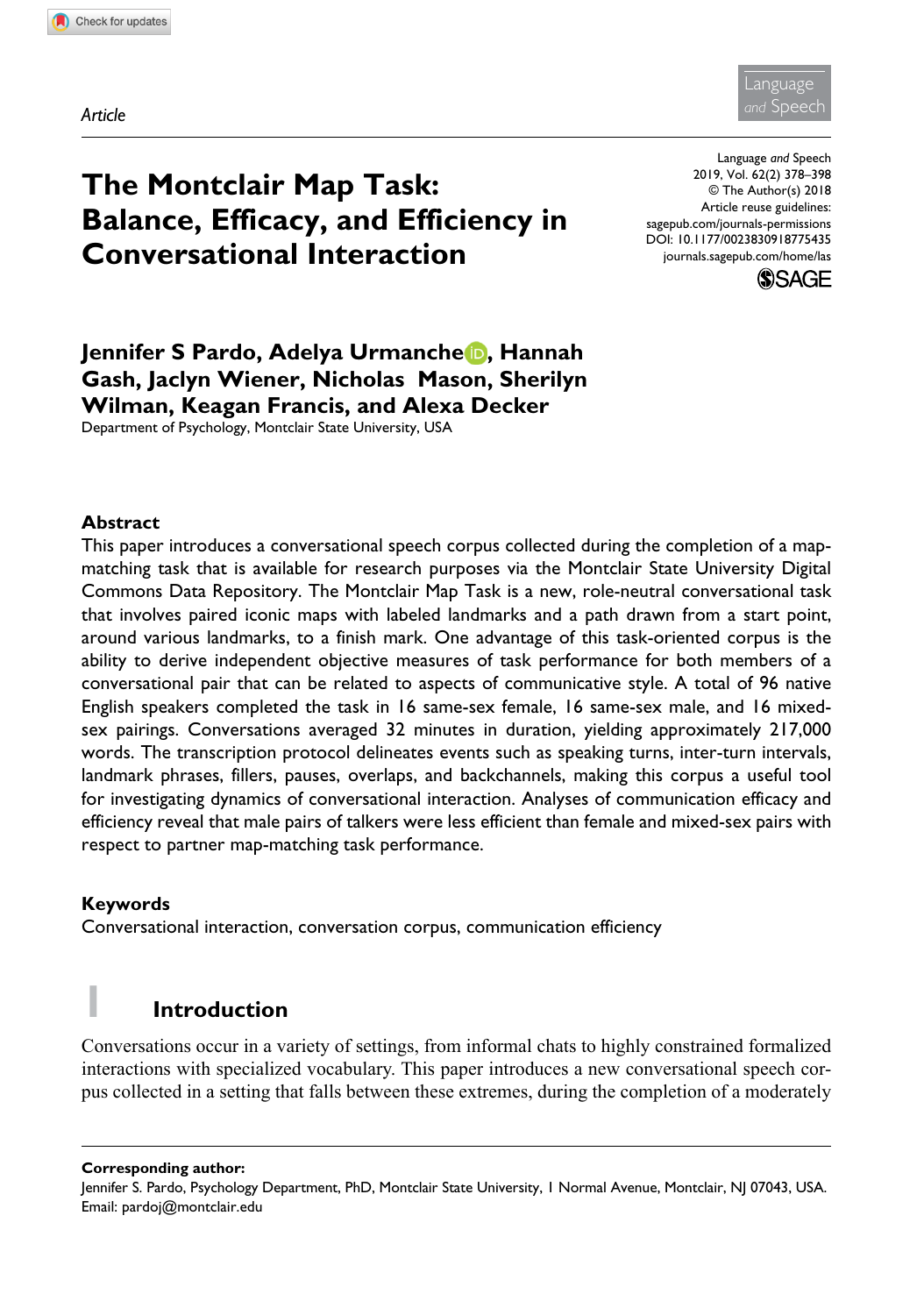constrained map-matching task. The Montclair Map Task (MMT) is a modified, role-neutral version of the HCRC Map Task (Anderson et al., 1991). Like the original HCRC Map Task, the MMT involves paired iconic maps with labeled landmarks and a path drawn from a start point, around various landmarks, to a finish mark. However, the MMT neutralizes the role difference present in the original version and focuses attention on the landmark labels during completion of the task in order to promote interactions with more balanced contributions between members of a pair. One advantage of this task-oriented corpus is the ability to derive independent objective measures of task performance that can be related to aspects of communicative style. In addition, the corpus supports analyses of sex differences in communicative style by including equal numbers of male and female talkers in same- and mixed-sex pairings. Thus, the current paper describes collection and transcription of the MMT corpus, presents descriptive analyses of corpus events, and offers an analysis of communicative balance, efficacy, and efficiency in task-oriented conversational interaction. To promote future research on the dynamics of conversational interaction, the corpus recordings and associated annotation files are available for research purposes at an online digital repository (Pardo et al., 2018).

One of the aims of collecting the MMT corpus was to broaden investigations of phonetic variation and convergence in conversational interaction (Pardo, 2006; Pardo, Cajori Jay, & Krauss, 2010; Pardo, Cajori Jay, Hoshino, Hasbun, Sowemimo-Coker, & Krauss, 2013). As reported in Pardo et al. (2018), between-talker phonetic convergence occurred in the MMT conversations and was characteristically subtle and variable across talkers, but the corpus can also inform investigations of more general aspects of conversational dynamics. The original HCRC Map Task was a useful tool for investigating phonetic convergence because it includes a set of pre-determined, phonologically diverse landmark label phrases, which are maintained in the current version of the task. In its original form, the HCRC Map Task involved a role distinction between an instruction giver, whose map contained a path, and a receiver, who was tasked with drawing the giver's path on their map. The role distinction was useful for investigating the influence of social role, but this aspect of the HCRC task's design has three unfortunate consequences. First, the task yields unbalanced contributions from members of a pair of talkers, such that givers produce more utterances overall than receivers. An analysis of data from Pardo (2006), which used the HCRC Map Task, reveals that givers produced 2.7 times as many words as receivers, with turn durations that were 3.5 times longer. Second, the task also evokes unbalanced utterances of landmark label phrases between members of a pair—instruction givers in Pardo (2006) produced twice as many landmark labels as receivers. Finally, the task provides measures of performance for only one member of a pair, the instruction receiver.

In order to alleviate these concerns and neutralize effects of nominal role, the MMT modification involves reconciling differences between the maps in the composition of the landmarks. That is, the maps were altered so that each pair member's map contains five shared and five unique landmarks, and the goal of the task is for both interlocutors to discover the unshared landmarks that appear on their partner's map and to draw markers for them on their own map. Because both members of a pair have information to share and a task to complete, the MMT also provides a measure of task performance for both interlocutors. Thus, in addition to investigating phonetic variation among landmark label phrases, aspects of each talker's communicative style can be analyzed in relation to their partner's performance on the map task.

In comparison with other conversational speech corpora, the MMT is unique with respect to its ability to yield an independent objective measure of communicative efficacy. Most currently available transcribed conversational speech corpora involve unconstrained conversations on everyday topics or an interview format (e.g., Buckeye corpus: Pitt, Johnson, Hume, Kiesling, & Raymond, 2005; CALLHOME corpus: Canavan, Graff, & Zipperlen, 1997; Fisher corpus: Cieri, Miller, &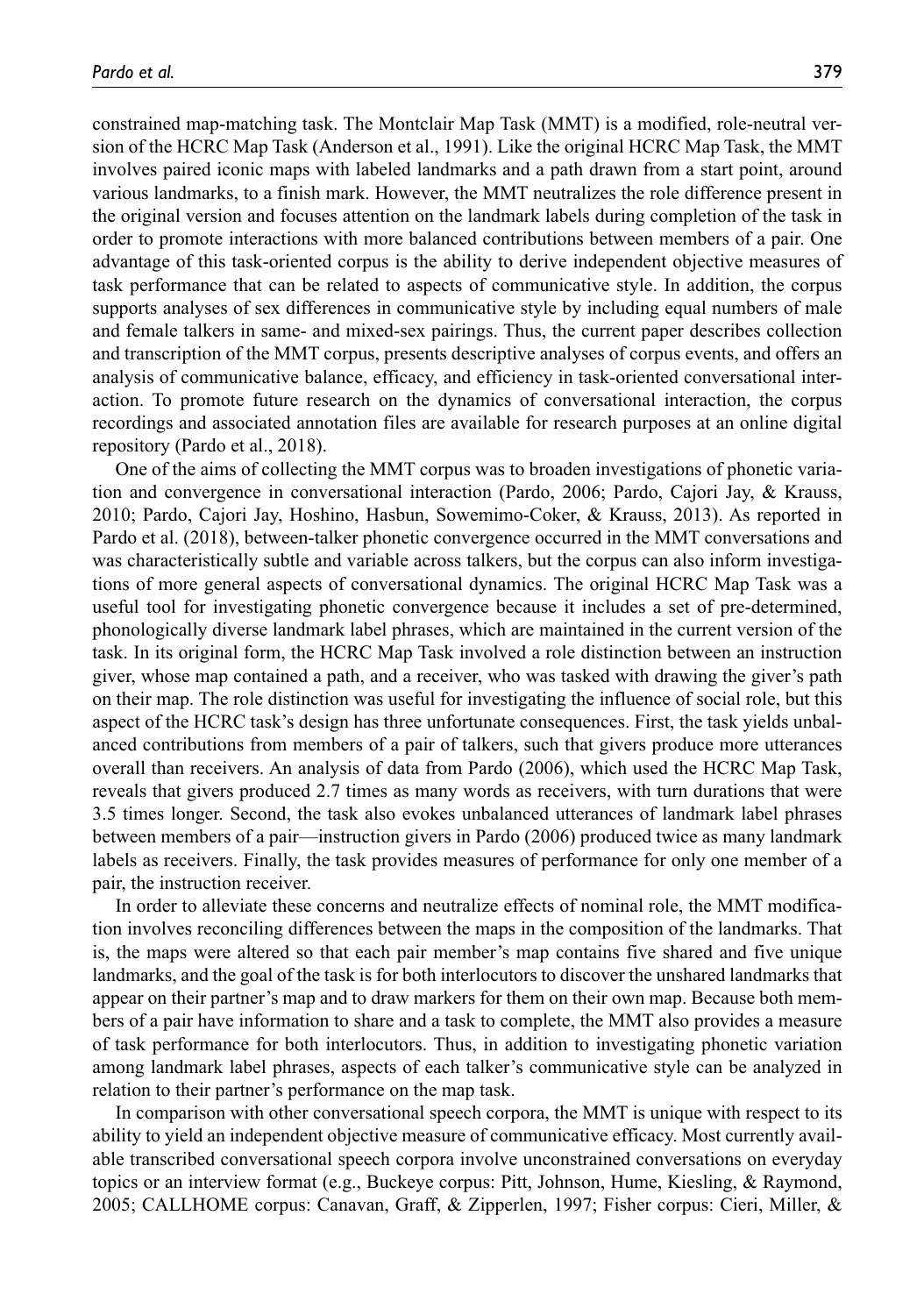Walker, 2004; Philadelphia Neighborhoods corpus: Labov, Rosenfelder, & Fruehwald, 2013; Switchboard corpus: Godfrey & Holliman, 1993). Apart from the HCRC Map Task, the Diapix task used in the Wildcat corpus is most similar to the MMT (Van Engen, Baese-Berk, Baker, Choi, Kim, & Bradlow, 2010; see also Walking Around corpus: Brennan, Schuhmann, & Batres, 2013). In the Diapix task, interlocutors discuss images of scenes with 10 differences between them, and must spot the differences between the images. The use of shared and unshared landmarks in the MMT was inspired by this aspect of the Diapix task. However, performance on the Diapix task in the Wildcat corpus was near perfect, yielding insufficient variation for assessing effects of communicative style on efficacy. Although identification of missing landmarks was likewise very strong in the MMT, precision of landmark placement on the maps varied sufficiently to assess more subtle aspects of communicative efficacy.

Another useful feature of the current corpus is a design with a balanced set of same- and mixedsex pairings—talkers interacted in 16 same-sex female, 16 same-sex male, and 16 mixed-sex pairings. Reports of talker sex effects on various aspects of language use abound in the literature, often with conflicting results that warrant further investigation. The complexity of sex effects on conversational interaction is well-documented in a comprehensive meta-analysis reported by Leaper and Ayres (2007). They examined 63 published studies of sex effects on talkativeness that used quantitative analyses from 1968 to 2004, yielding measures of Cohen's *d* effect size for 70 independent samples comprising a total of 4385 participants. Across the set of studies, there was a small but significant tendency for men to talk more than women overall (Cohen's *d* averaged −0.14; coding was positive if females were more talkative), but this pattern was highly variable, depending on dyad composition, a talker's relationship with an interlocutor, and type of activity. In studies that examined mixed-sex dyads, men were more talkative than women, regardless of topic, but only when their female interlocutors were either strangers (−0.38) or spouses (−0.46)—if their female interlocutors were friends, then men were less talkative than women (0.38). In contrast, studies that examined same-sex pairings found that female pairs were more talkative than male pairs, but only when interlocutors were strangers in an unstructured (0.82) or assigned decision-making setting (1.02)—in a setting with strangers discussing an assigned general topic, male pairs were more talkative than female pairs  $(-1.50)$ .

Due to the complexity of sex effects in the literature, a comprehensive conversational speech corpus must include male and female talkers interacting in same- and mixed-sex pairings. Given that talkers in the current study were strangers interacting in a relatively constrained setting, a prediction consistent with previous findings is that males will produce more words overall than females, particularly in mixed-sex pairings. In same-sex pairings, females should produce more words than males. Moreover, because the current corpus permits a measure of conversational efficacy with respect to map task performance, it will also be possible to examine whether observed sex differences in talkativeness bear any relation to communicative efficacy. For example, when a male talker in a mixed-sex pairing produces more words, does the task performance of their female partner benefit?

The MMT corpus comprises recordings of 96 native English speakers (48 female) from a mostly homogenous dialect region who completed the new map task with six pairs of maps. To permit assessment of effects of talker sex, talkers were randomly assigned to 16 same-sex female, 16 same-sex male, and 16 mixed-sex pairs. Conversations ranged from 16 to 62 minutes in duration to task completion, averaging 32 minutes. Research assistants segmented and orthographically transcribed the two-channel digital recording files to delineate speaking turns, inter-turn intervals, landmark label phrases, pauses, fillers, backchannels, and overlapping speech events. The quality of the audio recordings, with two-channel talker separation in a soundproof booth, permits detailed analysis of acoustic–phonetic attributes. In particular, the set of 79 landmark label phrases was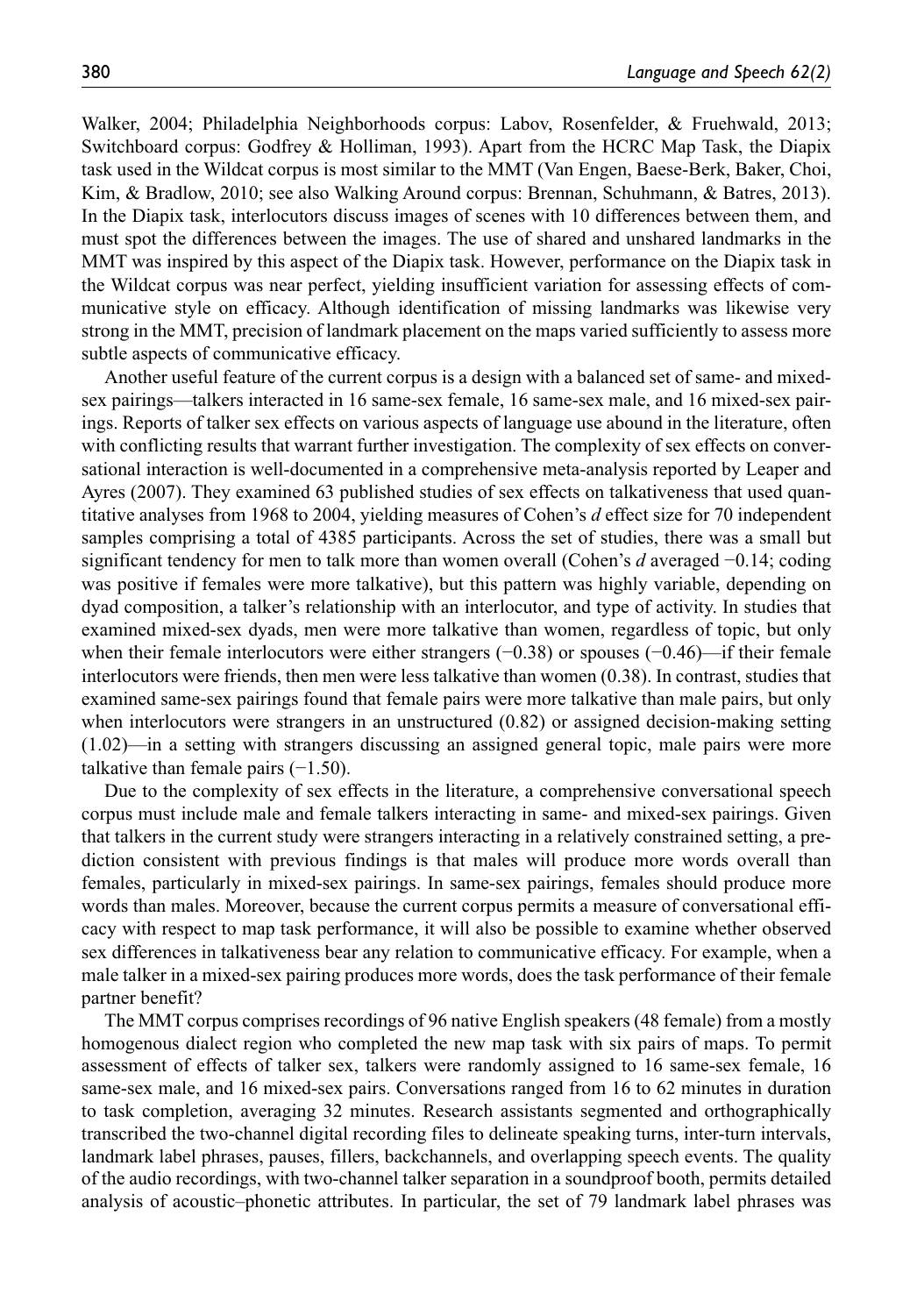designed to elicit a full set of English vowel sounds as well as to provide opportunities to observe various phonological phenomena such as regressive place assimilation (e.g., *green bay*) and a variety of dialect markers in American English. For example, the phrases *greasy wash water* and *oily rag* were drawn from the dialect calibration sentences used in the TIMIT corpus (Fisher, Doddington, & Goudie-Marshall, 1986), and additional phrases known to distinguish dialects included *milk bar, Caribbean palm, garage, huge nuclear plant, north square*, and *orange car* (Labov, Ash, & Boberg, 2006). Descriptive analyses of the corpus focus on relative balance in talker contributions within each pair, counts of corpus events, and efficacy in terms of map task performance. To provide a demonstration of the unique contributions of this corpus, an analysis of conversational efficiency relates performance on the map task to total number of words and percentage landmark phrases in particular.

# **2 Methods**

#### *2.1 Participants*

In total, 96 native English speakers (48 female) with normal hearing and speech from the Montclair State University community participated in paired conversational interactions. Each participant provided IRB-approved informed consent and received US\$20 compensation for their time. As part of the informed consent procedure, each participant explicitly agreed to the sharing of their de-identified data in other studies. Recordings took place in March–May of 2013 for the first 24 pairs and in May of 2014 for the last 24 pairs.

A demographic questionnaire asked participants for information about their residential history, ethnicity, race, family income level, and language background, as shown in Appendix 1 (one participant did not complete a demographic questionnaire due to experimenter error—a male from same-sex male pair 34). Participants ranged in age from 18 to 38 years old, with an average age of 21 years at the time of recording (*SD* = 2.8 years). When asked to list all the cities they had lived in from birth to the time of recording, 71 participants reported being born in New Jersey. Of the remainder, 11 had been born in New York, two in Pennsylvania, one in Illinois, one in Minnesota, one in Colorado, one in Texas, two in the Dominican Republic, one in Puerto Rico, one in Jamaica, one in Poland, one in Kyrgyzstan, and one in Sri Lanka. Most participants reported having lived in two or more places ( $n = 62$ ), and nearly all participants had resided in New Jersey for at least three years prior to the time of recording (one was still living in Pennsylvania, and two had lived in New Jersey for only one year prior). Of the seven participants born outside the United States, all had resided in New Jersey for five or more years prior to recording. Thus, nearly 90% of participants had been born in and lived most of their lives in the New Jersey/New York/Pennsylvania area.

With respect to ethnicity, 20 participants identified as Hispanic/Latino when asked to select either Hispanic/Latino or Not Hispanic Latino (two participants left the question blank). With respect to race, 61 participants identified as White, 15 as Black, four as Asian, two as American Indian or Alaska Native, one as Black/White, one as Native Hawaiian/White, one as Other, and one wrote Latina (eight participants left the question blank). Half of the participants reported an annual family income of \$70,000 per year or less (eight participants left the question blank).

A final question asked participants about their language background. The question prompted participants to list any languages they knew in addition to English, to indicate the year they had started learning the language, and to describe their fluency level either as fluent, at a basic conversational level, or used in a school setting only. In their responses, 26 participants reported being fluent in a second language, and 19 participants left the item blank. It is likely that some of those reporting fluency would be considered bilingual, since many listed their birth year as the year that they began learning the non-English language.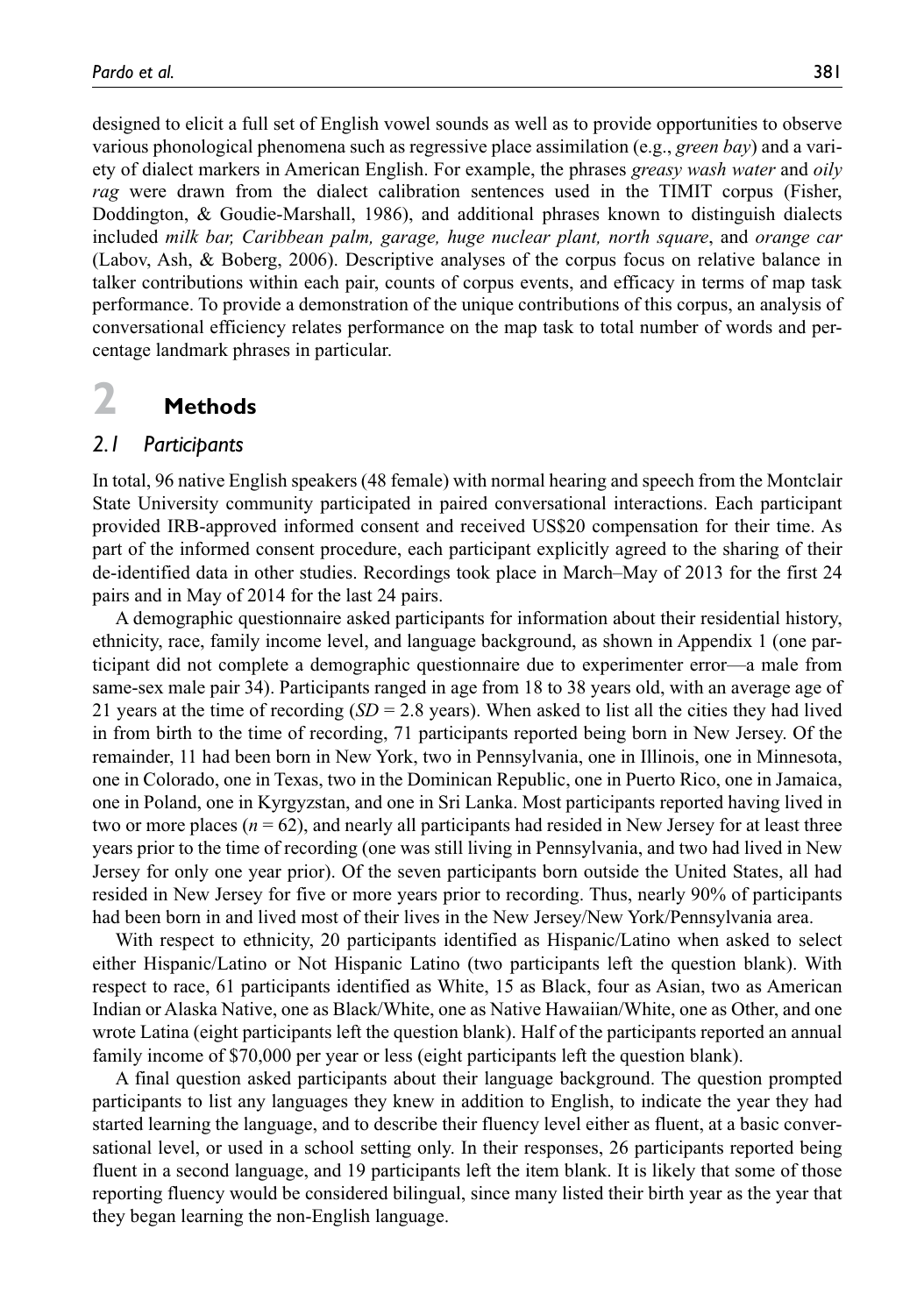# *2.2 Materials*

The conversational task involved six pairs of iconic maps that had paths drawn around labeled landmarks. Each member of a pair received a packet of six maps printed on  $8.5'' \times 11''$  sheets of paper that corresponded with their partner's map packet. Each map in a corresponding pair contained five landmarks that also appeared on the partner's map (shared) and five landmarks that were unique to that map. In addition, both maps in a pair contained an identical path drawn on the map, from a starting point, around various landmarks, to a finish. The set of landmarks and the shape of the map path varied between map pairs. Across the full set of maps, there were 79 unique landmark label phrases, with some appearing on more than one map. Appendix 2 displays a sample pair of maps, and Appendix 3 lists the full set of landmark label phrases printed on the maps.

# *2.3 Procedures*

Talkers formed randomly assigned pairs: 16 same-sex female, 16 same-sex male, and 16 mixedsex. None of the talkers had been acquainted with their partners prior to the recording session. All recordings took place in an Acoustic Systems (IAC Acoustics, North Aurora, IL) sound proof booth. Each talker sat in the booth at a small table that was separated from their partner's table by a room divider that prevented the talkers from seeing each other, and used a pencil to draw on the maps as they completed the conversational task. Participants wore AKG (AKG Acoustics, Vienna, Austria) head-mounted microphones connected to an Apple (Apple Inc, Cupertino, CA) Macintosh computer situated outside the booth. SoundStudio (Felt Tip Inc, New York, NY) software recorded each talker onto an individual time-aligned channel in a two-channel audio file. Recordings were digitized at 44.1 kHz and saved as 16-bit files in .wav format.

*2.3.1 Conversational task.* The Montclair Map Task is a modified version of the HCRC Map Task (Anderson et al., 1991). The MMT involves paired iconic maps with labeled landmarks, and the goal of the task is for talkers to reconcile differences across the maps in the composition and location of the landmarks. This procedure evokes natural conversational interaction while ensuring that a set of pre-determined phrases (landmarks) will be repeated between talkers. Each map in a pair contains five shared and five unique landmarks. Instructions inform both talkers in a pair that they must discover the identity and location of the five landmarks that only appear on their partner's maps (the unique ones) and draw labeled markers indicating the location of the missing landmarks on their own maps as accurately as possible, making this a map-matching task. To provide shared reference frames for the task, both maps in each pair also have an identical path drawn on them from a start, around various landmarks, to a finish.

*2.3.2 Transcription protocol.* Trained research assistants completed segmentation and orthographic transcriptions of all 48 conversations using annotation procedures in Praat software (freeware available at [www.praat.org\)](www.praat.org). The Quick Rich Transcription (QRTR) Specification for English Broadcast Data protocol developed by the Linguistic Data Consortium ([www.ldc.upenn.edu\)](www.ldc.upenn.edu) inspired the transcription routine for these data, which involved segmentation of the audio files, and transcription and labeling of the content. Each audio file comprised two time-aligned channels, one for each talker. Annotators segmented the two-channel audio files to delineate epochs for )  [inspired the transcription routine for these data, which involved segmentation of the audio files,](www.ldc.upenn.edu) inspired the transcription routine for these data, which involved segmentation of the audio files, and transcription and labeling of the content. Each audio file comprised two time-aligned channels, one for each talker. Annotators segmented the two-channel audio files to delineate epochs for )  [and transcription and labeling of the content. Each audio file comprised two time-aligned channels,](www.ldc.upenn.edu) inspired the transcription routine for these data, which involved segmentation of the audio files, and transcription and labeling of the content. Each audio file comprised two time-aligned channels, one for each talker. Annotators segmented the two-channel audio files to delineate epochs for )  [one for each talker. Annotators segmented the two-channel audio files to delineate epochs for](www.ldc.upenn.edu) inspired the transcription routine for these data, which involved segmentation of the audio files, and transcription and labeling of the content. Each audio file comprised two time-aligned channels, one for each talker. Annotators segmented the two-channel audio files to delineate epochs for ) *map number* (1–6), *inter-map intervals* (time from the end of discussing one map pair to the beginning of discussing another map pair), *speaking turns* (utterance by a single talker accomplishing a communicative goal; Sacks, Schegloff, & Jefferson, 1974), *inter-turn intervals* (time from the end of one talker's turn to the beginning of their partner's turn), *backchannels* (utterances produced by a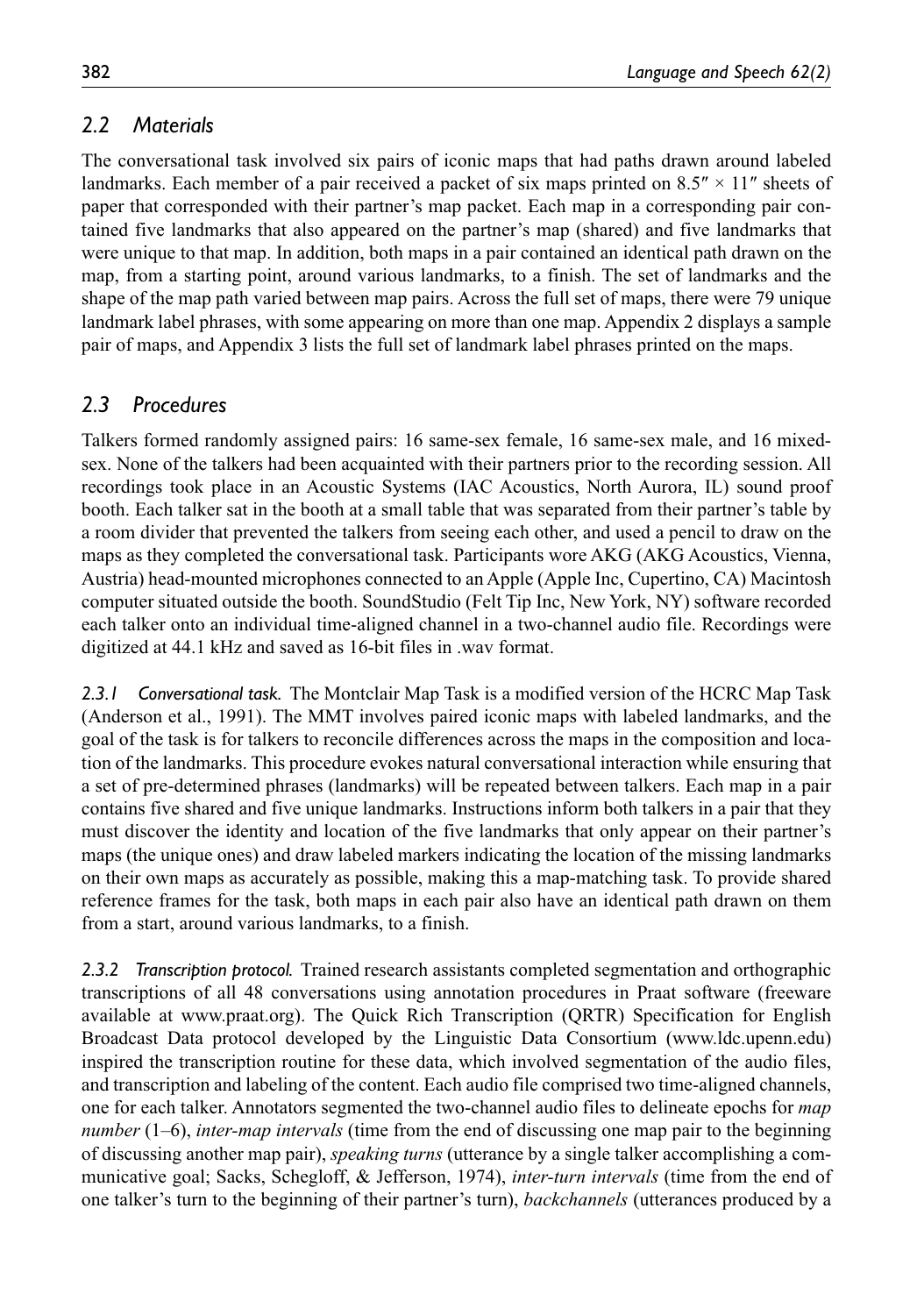

**Figure 1.** Sample Praat annotation in the Montclair Map Task corpus. This illustration shows a sample section of a two-channel recording from a single pair of talkers, as annotated in Praat. The sections in the top panel show the time-aligned waveforms in each channel (the channel 2 talker was silent during this sample). The bottom panel shows the four tiers of annotation: 1. the transcribed Content; 2. the Type label tier; 3. the Talker code; and 4. the Map Order code. In this sample, the channel 1 talker says *do you have anything above the west lake*. In accordance with the annotation protocol, the *west lake* landmark label was segmented into a single epoch labeled *landmark*. The remainder of the utterance was segmented into a separate phrasal epoch and labeled *context*.

partner during the main talker's turn that do not initiate a new turn, e.g., "uh-huh," "okay," etc.), *overlapping speech* (events in which both talkers speak simultaneously), *pauses* (within-turn silent intervals > 100 ms), *fillers* (pause fillers such as "uh," "um," etc.), *non-speech sounds* (laughter, lip-smacking, etc.), and *landmark label phrases*.

Note that for speech content, words and phonemes were not segmented individually—only complete landmark label phrases were delineated from non-landmark utterances. Annotators segmented words produced within a turn that were not part of a landmark label phrase into longer epochs labeled *context*. For example, Figure 1 displays a sample Praat annotation file in which a talker said "Do you have anything above the west lake." In this case, the utterance was segmented into two epochs, "Do you have anything above the" and "west lake." The first segment was transcribed verbatim and labeled *context*, and the second segment was transcribed and labeled *landmark*. Praat textgrid files stored the data from segmentation, transcription, and labeling, and conversational analyses used data extracted from these files.

# **3 Results and discussion**

One of the main goals of creating the MMT was to elicit more balanced utterances from talkers within each pair. As noted in the Introduction, givers in the HCRC Map Task recordings from Pardo (2006) produced 2.7 times as many words as receivers and twice as many landmark label phrase utterances. An examination of within-pair differences reveals that utterance quantities more closely matched in the MMT, averaging 30% (*SEM* = 4%) more words total and 29% (*SEM* = 4%) more landmark words produced by the more talkative members of each pair, and there were no sex differences in these comparisons. Thus, the MMT was successful in eliciting relatively more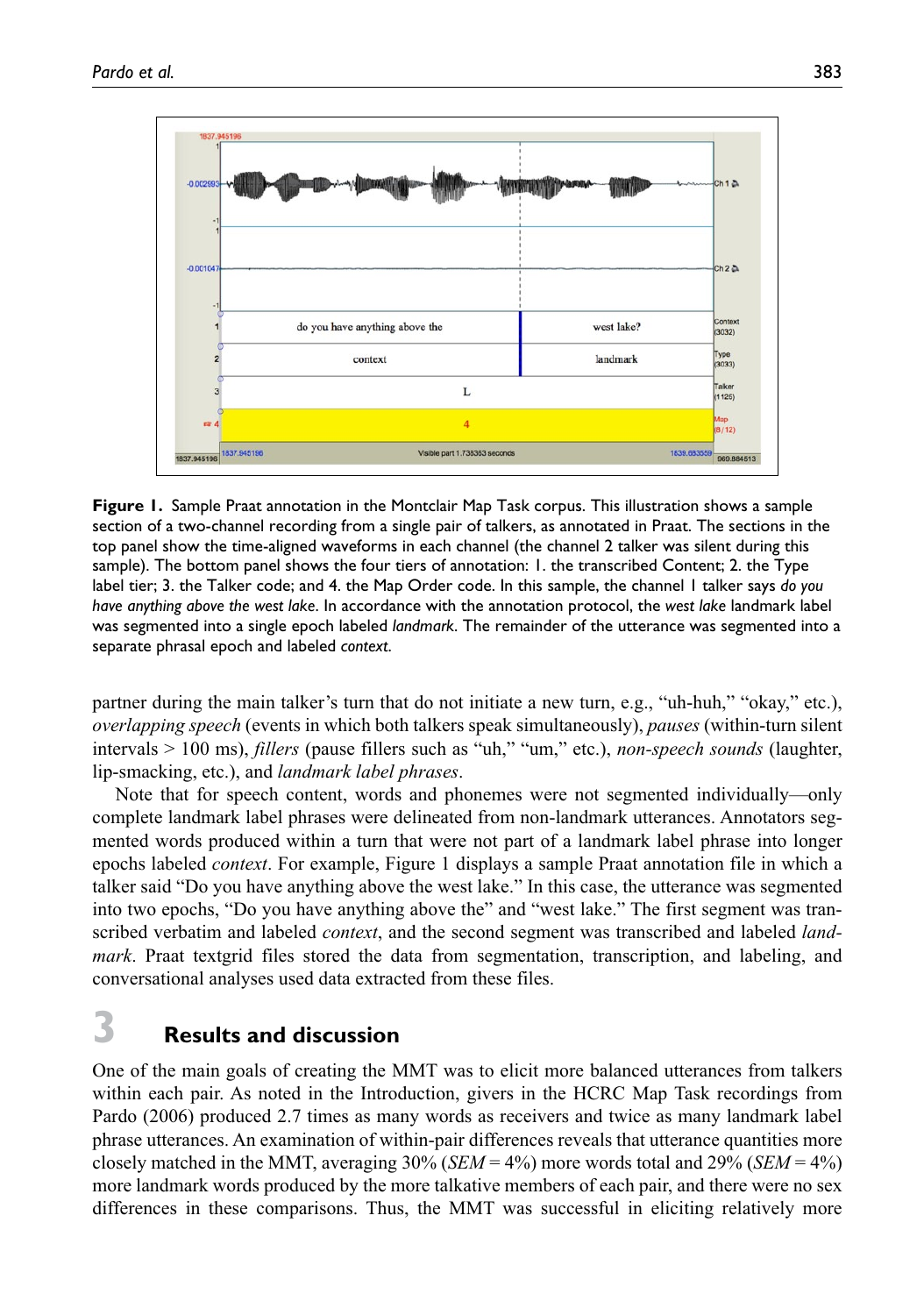balanced contributions within each pair of talkers across all pair types (same-sex female, same-sex male, mixed-sex). The following analyses examine accuracy in Map Task performance, report counts of Map Task events, and offer an analysis of communicative efficiency by relating measures of talkativeness to task performance.

#### *3.1 Map task accuracy*

From the perspective of a participant, the goal of the task was to draw markers indicating the locations of five missing landmarks on each of six maps by engaging in conversation with their partner, while their partner did the same for their maps. Accuracy in locating missing landmarks was very high—failures to include all five landmarks occurred on only six out of 576 maps and only one map contained an extra landmark. A finer-grained analysis of map-matching performance indicated that although very few maps had missing landmarks, precision in location of landmark placement varied. In order to measure precision in landmark location, two independent raters examined each landmark's location and assigned its placement to one of five categories: *Correct* location, *Adjacent* location on the same side of the path, *Nearby* location on the wrong side of the path, *Distant* location (more than two inches away in any direction without regard to path), and *Missing*. Then, each rater allocated 20 points for each correctly placed landmark, 15 points for adjacent, 10 points for nearby, 5 points for distant, and 0 points for missing landmarks. Thus, each map could receive up to 100 points if a rater judged all five landmarks to be correctly placed. Inter-rater reliability for this measure was high  $(r = 0.84)$ , and final precision scores comprised averages across the two raters' scores.

Using the landmark location-based measure of precision in completion of the map task, performance levels averaged 90 points  $(SD = 8.02)$ ; out of 100 total points possible). Examining the data more closely, accuracy increased over the course of conversations from 86 points on Map 1 to 92 points on Map 6. An analysis of variance including map order and talker sex confirmed an increase in performance across maps,  $F(5, 470) = 11.34$ ,  $p < .0001$ ,  $\eta^2 = 0.047$ , and revealed no significant differences across female and male participants in task performance and no interaction (*p*s > 0.6). The amount of time spent completing the entire map task session averaged 32 minutes  $(SD = 10.68$ minutes), ranging from 16 to 62 minutes, and was weakly correlated with average map task performance,  $r(46) = 0.28$ ,  $p = 0.05$ . Female pairs took slightly longer to complete the task on average (35 minutes,  $SD = 10.11$ ) than male pairs (33 minutes,  $SD = 10.79$ ) and mixed-sex pairs (31 minutes,  $SD = 11.52$ ), but pair sex differences in time to complete the task were not significant. In general, talkers communicated effectively to complete the task, with variability in precision of landmark label placement that was weakly related to the amount of time to complete the task, and that did not differ by talker or pair sex. The variability in placement of landmark label location can be used as a measure of relative efficacy in communication.

#### *3.2 Corpus event counts*

Table 1 lists counts of turns, words, syllables, landmarks, pauses, fillers, overlaps, and backchannels in the corpus. To assess whether the current corpus aligns with patterns of sex differences reported in the literature, the table also splits counts according to talker sex and pair sex. The last two columns split the data within mixed-sex pairs alone by talker sex. Counts of words and syllables include all context words, landmarks, and fillers produced by the main talker in a turn, but not utterances produced by a partner as overlapping speech or as backchannels during the main talker's turn. Counts of pauses reflect all within-turn silent intervals greater than 100 ms in duration, including any that were adjacent to fillers or backchannels, but excluding silent intervals at turn-exchanges.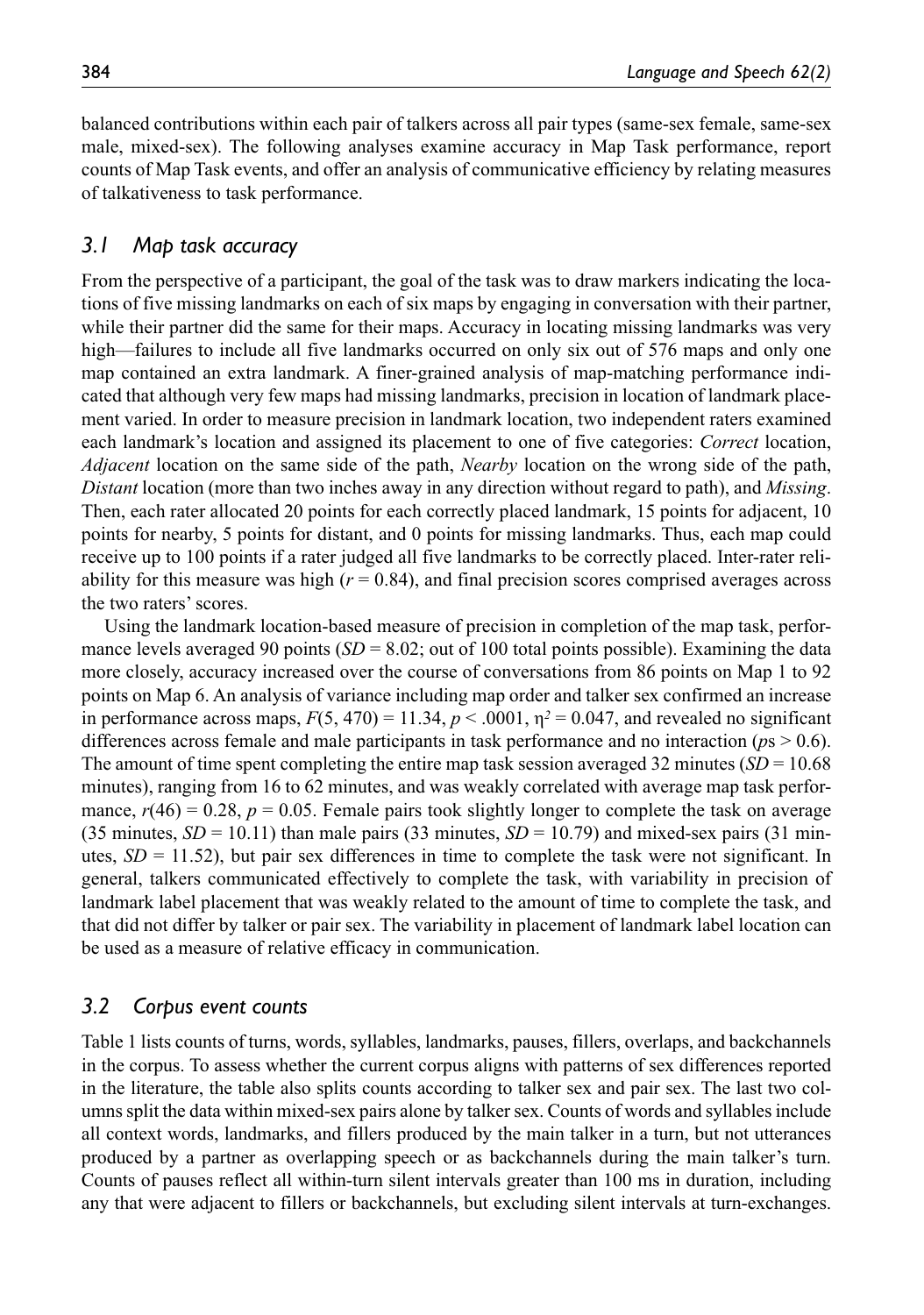|                     | All pairs | Talker sex |         | Pair sex   |                 |        | Mixed-sex pairs |        |
|---------------------|-----------|------------|---------|------------|-----------------|--------|-----------------|--------|
|                     |           | Female     | Male    | Female     | Male            | Mixed  | Female          | Male   |
| Turns               | 20,027    | 9.791      | 10,236  | 6,629      | 7,068           | 6,330  | 3,162           | 3,168  |
| Words               | 216,468   | 99.992     | 116.476 | 69.566     | 78.199          | 68,703 | 30.426          | 38,277 |
| <b>Syllables</b>    | 260,690   | 120.293    | 140.397 | 83,487     | 94,537          | 82.666 | 36.806          | 45,860 |
| Landmarks           | 13,868    | 6.392      | 7.476   | 4.348      | 5.148           | 4.372  | 2.044           | 2,328  |
| Pauses              | 22,648    | 11,460     | 11,188  | 8,054      | 7,765           | 6,829  | 3,406           | 3,423  |
| <b>Fillers</b>      | 4,881     | 2.228      | 2.653   | 1.502      | 1,696           | 1,683  | 726             | 957    |
| Overlaps            | 5,472     | 2.256      | 3,216   | 1.453      | 2,196           | 1.823  | 896             | 927    |
| <b>Backchannels</b> | 7,207     | 3.719      | 3,488   | 2,397      | 2,391           | 2,419  | 1,322           | 1,097  |
| Landmarks           | 64        | 64         | 64      | 63         | 66              | 64     | 67              | 61     |
| Pauses              | 105       | 115        | 96      | <b>116</b> | 99              | 99     | 112             | 89     |
| <b>Fillers</b>      | 23        | 22         | 23      | 22         | 22              | 24     | 24              | 25     |
| Overlaps            | 25        | 23         | 28      | 21         | 28              | 27     | 23              | 30     |
| <b>Backchannels</b> | 33        | 37         | 30      | 34         | $\overline{3}1$ | 35     | 35              | 36     |

**Table 1.** Counts of corpus events across talker sex and pair sex.

The top section of the table lists summed counts by interaction type. The bottom section of the table lists counts per 1000 words. Word and syllable counts include landmarks and fillers. Counts of landmarks and fillers do not include those produced as overlapping speech. Counts of pauses do not include intervals at turn-exchanges. Overlaps count utterances of a talker during their partner's turn (excluding overlapped backchannels). Comparisons across talker sex in the top section are significant (χ-square *p*s < 0.03), except for those in italic font.

The overlaps category counts all incidents of context speech, landmarks, and fillers that a talker produced during their partner's turns that overlapped with the partner's speech, and those utterances are not included in counts for other categories (i.e., a talker's overlapping utterances of landmarks and fillers are counted together as overlaps, and not with other counts for landmarks and fillers). Note that overlapping backchannels are not included in counts for overlaps. Counts of backchannels comprise utterances produced by a talker during their partner's turns that were meant to encourage the talker to continue their turn, and 33% of these overlapped with a partner's speech. Most backchannels were produced completely during a partner's pause, so they overlapped with a partner's turn, but not with their speech.

The top section of Table 1 lists summed counts for all interactions, and the bottom section lists counts of events per 1000 words. All comparisons of event counts by talker sex, pair sex, and within mixed-sex pairs listed in the top section of the table were significant in  $\chi$ -squared tests except that pause counts did not differ by talker sex overall; backchannel counts did not differ across pair sex categories; and turn, pause, and overlap counts did not differ across mixed-sex pairs (significant χ-squared values ranged from 3.19 to 1550.40, with all *p*s < 0.03; non-significant comparisons are italicized in the table). The bottom section of the table lists event counts relative to the number of words produced, thereby taking into account opportunities to observe events. Rates for overlaps and backchannels in mixed-sex pairs were adjusted according to the number of words produced by the opposite-sex partners because these were produced during their turns.

The data listed in the Talker sex columns in Table 1 reveal that male talkers produced more instances of all event types than female talkers, except that females paused slightly more often than males; marginal  $\chi^2(1) = 3.27$ ,  $p = 0.07$ . Likewise, across the Pair sex columns, same-sex male pairs produced more instances of all event types than female pairs except pauses (females produced more) and backchannels (ns), and more instances than mixed-sex pairs of all event types except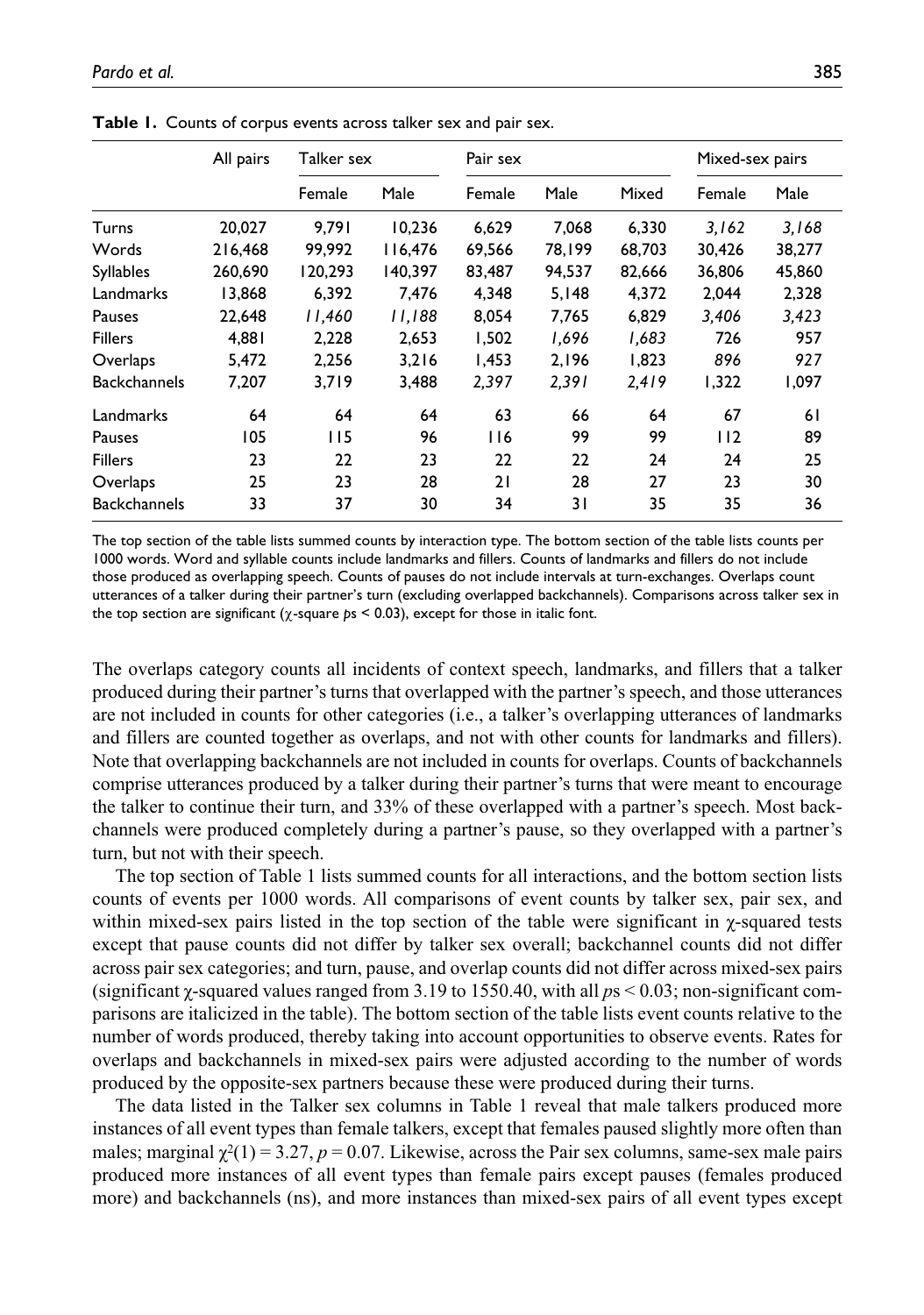fillers and backchannels (ns). As shown in the comparisons for pair sex, female pairs paused more often than male and mixed-sex pairs (8054 > 7765);  $\chi^2(1) = 5.28$ ,  $p = 0.02$ . Within mixed-sex pairs, males produced more words, landmarks, and fillers than females. Whereas females paused more often than males, but only in same-sex pairings, males produced more fillers than females, both in same and mixed-sex pairings. Incidents of overlapping speech were more frequent among males than females in same-sex pairs, but overlap counts did not differ between talkers in mixed-sex pairs. In contrast, females produced more backchannels than males in mixed-sex pairings (1322 > 1097);  $\chi^2(1) = 20.93$ ,  $p < 0.0001$ .

With respect to gross counts, male talkers produced more words than female talkers, in both same-sex (12% more) and mixed-sex (26% more) pairings, including producing more landmarks and fillers than females, and males used more turn-exchanges than females to do so. Males also produced more incidents of overlapping speech than females, except in mixed-sex pairs. In mixedsex pairings, females produced more backchannels during male partners' turns than vice versa. These patterns are consistent with the finding in the meta-analysis reported in Leaper and Ayres (2007) that males were more talkative than females when conversing with strangers in mixed-sex pairs. However, male talkers in the current corpus were also more talkative than females in samesex pairings, which further contributes to the variability in findings reported in the meta-analysis.

A closer examination of some of the individual studies analyzed by Leaper and Ayres reveals that the pattern of sex effects in same-sex pairs is generally more variable than that of mixed-sex pairs. For example, Bilous and Krauss (1988) examined a single set of unacquainted talkers interacting in an assigned decision-making setting in both same- and mixed-sex pairings (task order was counterbalanced; N.B., the pair composition for the second condition of this study was mislabeled as same gender in Leaper & Ayres 2007). In mixed-sex pairings, there was a weak nonsignificant tendency for males to talk more than their female interlocutors (Cohen's  $d = -0.18$ ), and in same-sex pairings, females produced 22% more words than males (Cohen's *d* = 2.04). Among five other studies that examined sex effects in both same- and mixed-sex groups, all found that males in mixed-sex pairings were more talkative than females, but sex effects for same-sex pairings varied (Cashdan, 1998; McMillan, Clifton, McGrath, & Gale, 1977; Mulac, 1989; Simkins-Bullock & Wildman, 1991; Wood, 1966). For example, Wood (1966) found that males were more talkative than females in same-sex pairings (Cohen's  $d = -2.14$ ). However, Wood measured talkativeness in terms of mean utterance length, while the finding from Bilous and Krauss (1988) relied on a measure of total number of words. Moreover, the picture description task used by Wood was not a fullyinteractive conversation—the confederate targets of messages provided highly constrained or no feedback. In a second set of measures not examined by Leaper and Ayres, Bilous and Krauss also examined mean utterance length, finding that while males in same-sex pairs produced fewer words overall, the length of each utterance was longer than that of females. Despite differences in task and measure, sex differences in the current corpus align more closely with the pattern of greater male talkativeness exemplified in Woods than in Bilous and Krauss. Thus, the current observations in a task-oriented setting reinforce a general pattern of greater talkativeness with female strangers on the part of male talkers and, in this case, the pattern was consistent across same- and mixed-sex pairings. The next set of analyses further explores these stylistic differences in relation to efficiency in communication.

#### *3.3 Communicative efficiency*

Efficiency in communication is a function of time and/or effort in relation to efficacy. A talker who spends less time and/or exerts less effort cannot be considered an efficient communicator if their partner's performance suffers as a result. Thus, an appraisal of conversation efficiency in this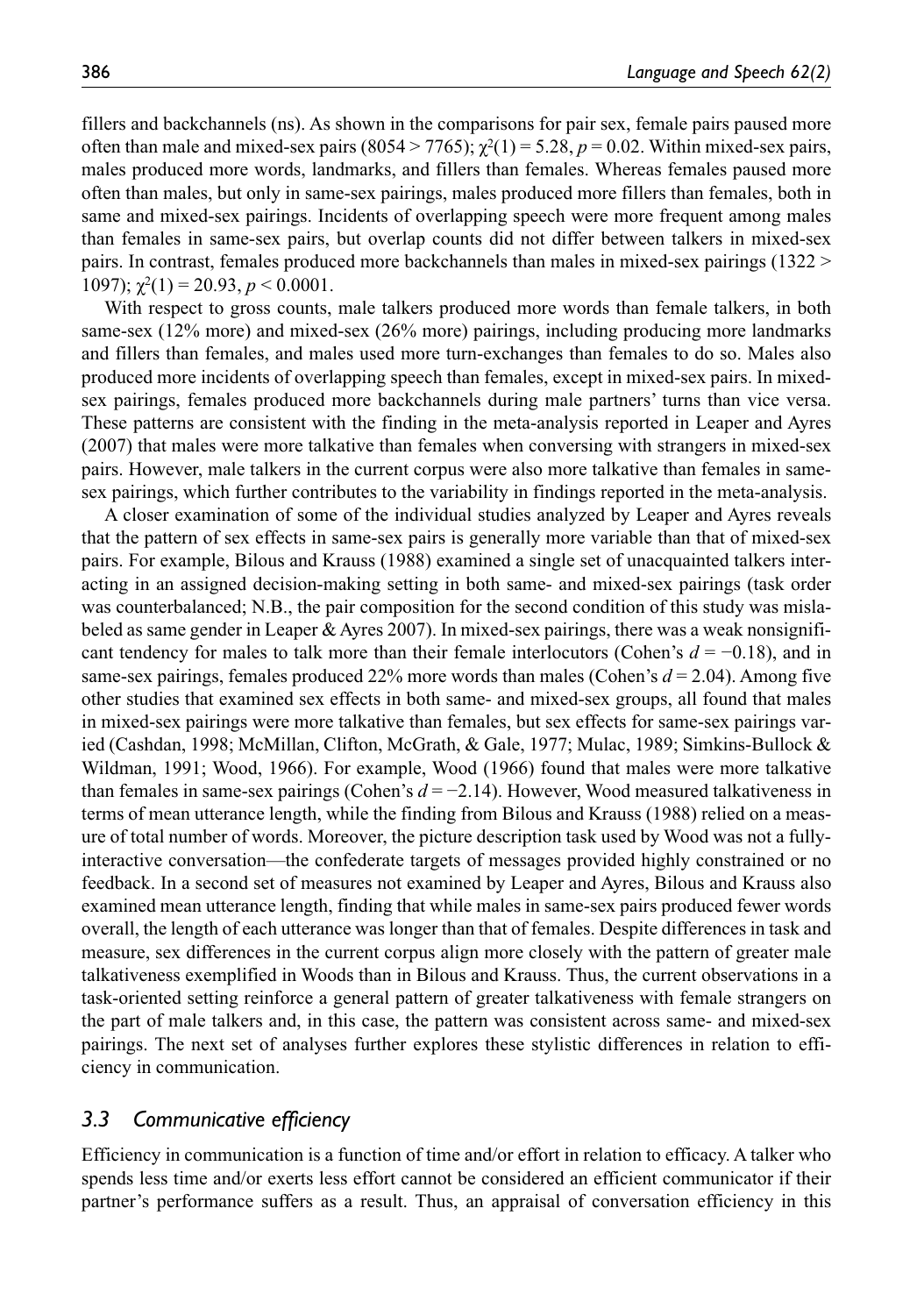setting must take into account a consideration of performance on the map-matching task. Recall that when averaging across pairs, there were no significant group differences by talker sex or pair sex on either the amount of time to complete the map task or task performance, and that task completion time was only weakly correlated with task performance. However, male talkers produced more words than same-sex female pairs of talkers, mixed-sex pairs overall, and female partners in mixed-sex pairs, in roughly the same amount of time. An analysis of speaking rates reveals that males accomplished this feat by speaking faster than females. As described below, although male talkers produced more words in the same amount of time as female talkers, their use of more words was not always associated with improvements in their partners' performance levels. These patterns indicate that differences in communication style of male talkers made them somewhat less efficient than female talkers.

The analysis of speaking rates used two measures, one that includes pauses (speaking rate) and one that reflects more precisely the rate of speech articulation while speaking (articulation rate). To calculate speaking rates, the number of words in each speaking turn was divided by the number of seconds in the turn (including within-turn pauses, but not inter-turn intervals), yielding a measure of words per second (wps). An analogous treatment yielded articulation rate scores, by dividing the number of words by the number of seconds articulating speech during the turn, which entailed subtracting pause durations from turn duration. In order to eliminate outliers, the following analyses are based on data between 5% and 95% of the full distribution. On average, speaking rates were higher for males than females by about 0.33 wps; 2.68 (0.33) > 2.35 (0.31) wps;  $F(1, 94) = 34.55$ ,  $p <$  $0.0001$ ,  $\eta^2$  = 0.21. Across the six maps in the task, there was a small but significant tendency to reduce speaking rates by about 0.10 wps that was consistent across talker sex (males from 2.73 to 2.64, and females from 2.41 to 2.31); *F*(5, 470) = 3.67, *p* < 0.003, η*2* = 0.01 (interaction between talker sex and map ns). Articulation rates exhibited an analogous difference of about 0.35 wps, indicating that males produced more words than females even when taking into consideration the amount of time spent pausing; male 3.01 (0.32) > 2.66 (0.33) female; *F*(1, 94) = 40.99, *p* < 0.0001, η*2* = 0.23.

This preliminary analysis of group differences indicates that male talkers exhibited greater levels of speech productivity than females in the same amount of time, which was associated with roughly equivalent partner task performance levels on average. This difference in communication style made males less efficient communicators than females in this task with respect to partner task performance, but not amount of time. Although there were no significant differences in precision of landmark placement between males and females when averaged across pairs, relative efficiency in communication should also be assessed in more detailed analyses across individual talker pairs. That is, apart from group differences in baseline speech productivity, when male talkers produce more words, their partners' performance levels on the map task should improve to a analogous degree as when female talkers produce more words. Finally, other aspects of communicative style, such as relative use of landmark label phrases, could also influence some of these patterns in conversation efficiency.

*3.3.1 Number of words and map task performance.* In order to examine communicative efficiency within individual pairings, this set of analyses correlated each talker's total number of words in the task with map task performance by their partner. The results of these pair-wise correlation analyses split by same- and mixed-sex pair types appear in Table 2. The top section of the table lists correlation coefficients for relationships between talker data (number of words/ landmarks) and map task landmark precision scores of partners (96 pairs of observations split by pair and talker sex), and the bottom section lists means and standard deviations for the bypartner and by-talker data used in the correlation analyses. The left-most set of columns display data split by pair sex, and the right-most set of columns display data split within mixed-sex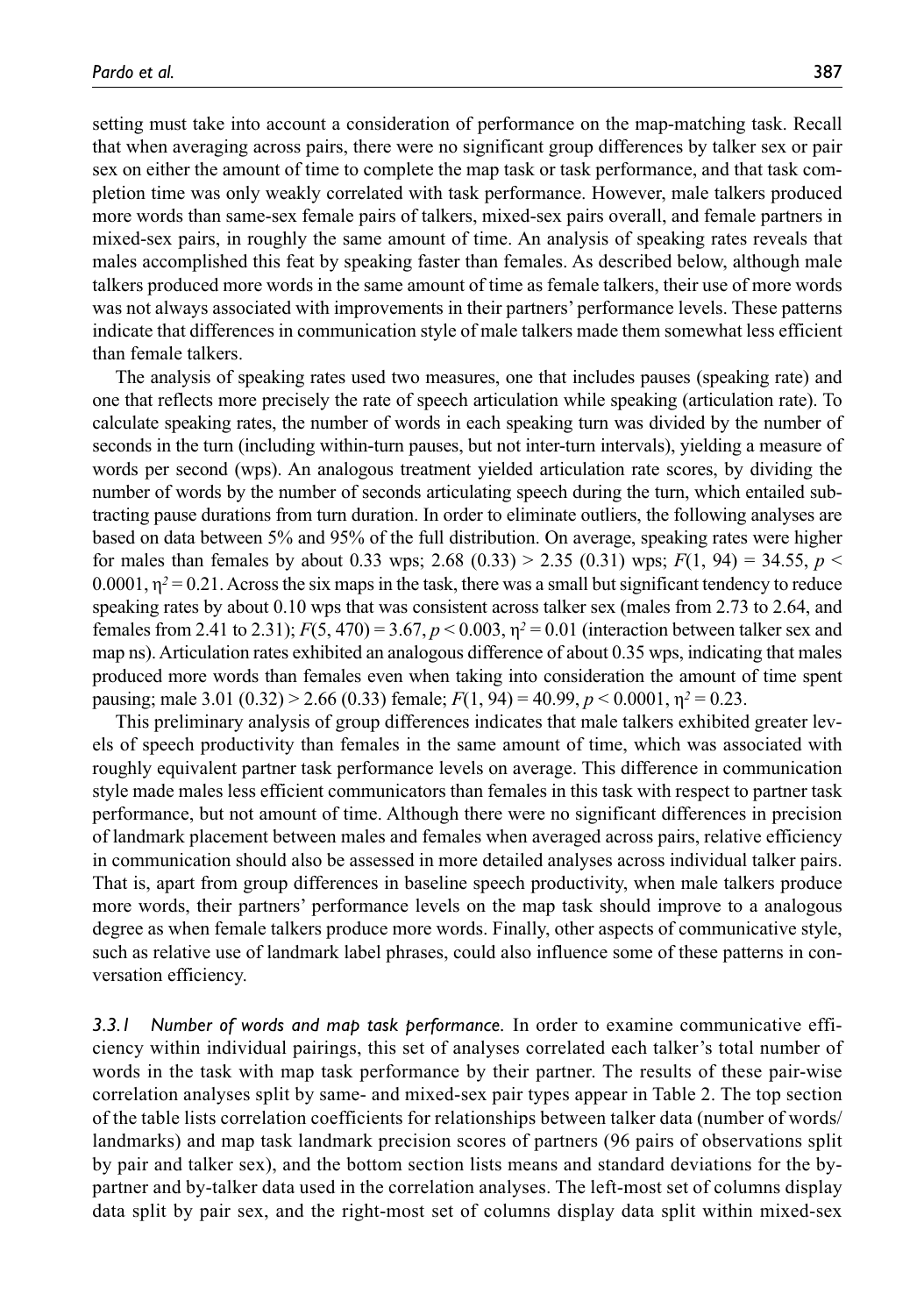| -- |  |  |
|----|--|--|

|                           | Male pairs |        |           | Female pairs | Mixed pairs |        | Males to<br>females |        | Females to<br>males |        |
|---------------------------|------------|--------|-----------|--------------|-------------|--------|---------------------|--------|---------------------|--------|
| Correlation with task     |            |        |           |              |             |        |                     |        |                     |        |
| r number of words         | $-0.33*$   |        | $0.60**$  |              | $0.48**$    |        | $0.56**$            |        | 0.37                |        |
| r landmark words          | $-0.32*$   |        | $0.31**$  |              | $0.33**$    |        | $0.55**$            |        | 0.04                |        |
| r percentage landmarks    | 0.06       |        | $-0.76**$ |              | $-0.68**$   |        | $-0.75**$           |        | $-0.65**$           |        |
| Averages                  |            |        |           |              |             |        |                     |        |                     |        |
| Partner task performance  | 90         | (8.38) | 90        | (9.1)        | 90          | (6.64) | 90                  | (6.62) | 91                  | (6.85) |
| Number of words           | 2444       | (898)  | 2174      | (878)        | 2147        | (1071) | 2392                | (1277) | 1.902               | (783)  |
| Number of landmark words  | 283        | (107)  | 238       | (55)         | 239         | (74)   | 252                 | (82)   | 226                 | (66)   |
| Percentage landmark words | 11.7       | (1.75) | 12.2      | (3.85)       | 12.4        | (3.50) | 11.8                | (3.09) | 13.0                | (3.88) |

**Table 2.** Correlations between talker words and task performance of partner.

\*\**p* < 0.05; \* 0.056 < *p* < 0.08.

pairs of talkers (*Males to Females* refers to data during male talkers' turns, while *Females to Males* refers to data during female talkers' turns). In order to confirm that the effects reported below were not driven by apparent outliers in map task performance, all correlation analyses were repeated on a subset of the data that excluded nine data points corresponding with map task performance less than 80 points (see Figures 2 and 3 below for the full dataset). The resulting correlation coefficients followed the same overall pattern as that in the full dataset, but were reduced and in some cases nonsignificant due to the resulting lack of power (data from the subset with performance > 80 points appears in Appendix 4). Because the overall patterns were similar with these low performers removed, all analyses reported below examined the full dataset to preserve power.

As displayed in Table 2, female pairs showed the strongest positive correlation between talker number of words and partner task performance (first row of table),  $r(30) = 0.60$ ,  $p < 0.0003$ , followed by mixed-sex pairs,  $r(30) = 0.48$ ,  $p < 0.008$ . In contrast, male pairs showed a marginallysignificant negative correlation,  $r(30) = -0.33$ ,  $p = 0.06$ , indicating that production of more words by male talkers was associated with reduced precision in landmark placement by male partners. Within mixed-sex pairs, however, the number of words produced by male talkers was associated with increased map task performance by their female partners,  $r(14) = 0.56$ ,  $p < 0.03$ , and an analogous correlation between female talker words and performance by male partners was weaker and not significant,  $r(14) = 0.37$ ,  $p = 0.16$  (but note that this correlation relies on half as many pairs as the comparable coefficient found among same-sex male pairs).

To assess this pattern of correlations, linear mixed-effects modeling analyses examined whether number of words produced by a talker and pair sex predicted partner map task performance. In this model and an analogous model for percentage landmark labels reported below, number of words (and percentage landmarks) was *z*-scale normalized prior to entering the model, pair sex treated male as the base level (vs. female and mixed), and the model included random intercepts by talker (lme4 version 1.1-12, lmerTest version 2.0-33, R version 3.3.2; Baayen, 2008; Baayen, Davidson, & Bates, 2008; Barr, Levy, Scheepers, & Tily, 2013; Bates, Mächler, Bolker, & Walker, 2015; Bates et al., 2016; Kuznetsova, Brockhoff, & Christensen, 2016; Quené & van den Bergh, 2008; R Development Core Team, 2016). The modeling analysis confirmed that the relationship between talker number of words and partner task performance for male pairs differed from female pairs,  $B_{\text{female}} = 2.74 (1.25), t = -2.199, p = 0.028$ , but the comparison with mixed-sex pairs was not significant,  $\beta_{mixed} = 0.82$  (1.22),  $t = 0.67$ ,  $p = 0.5$ .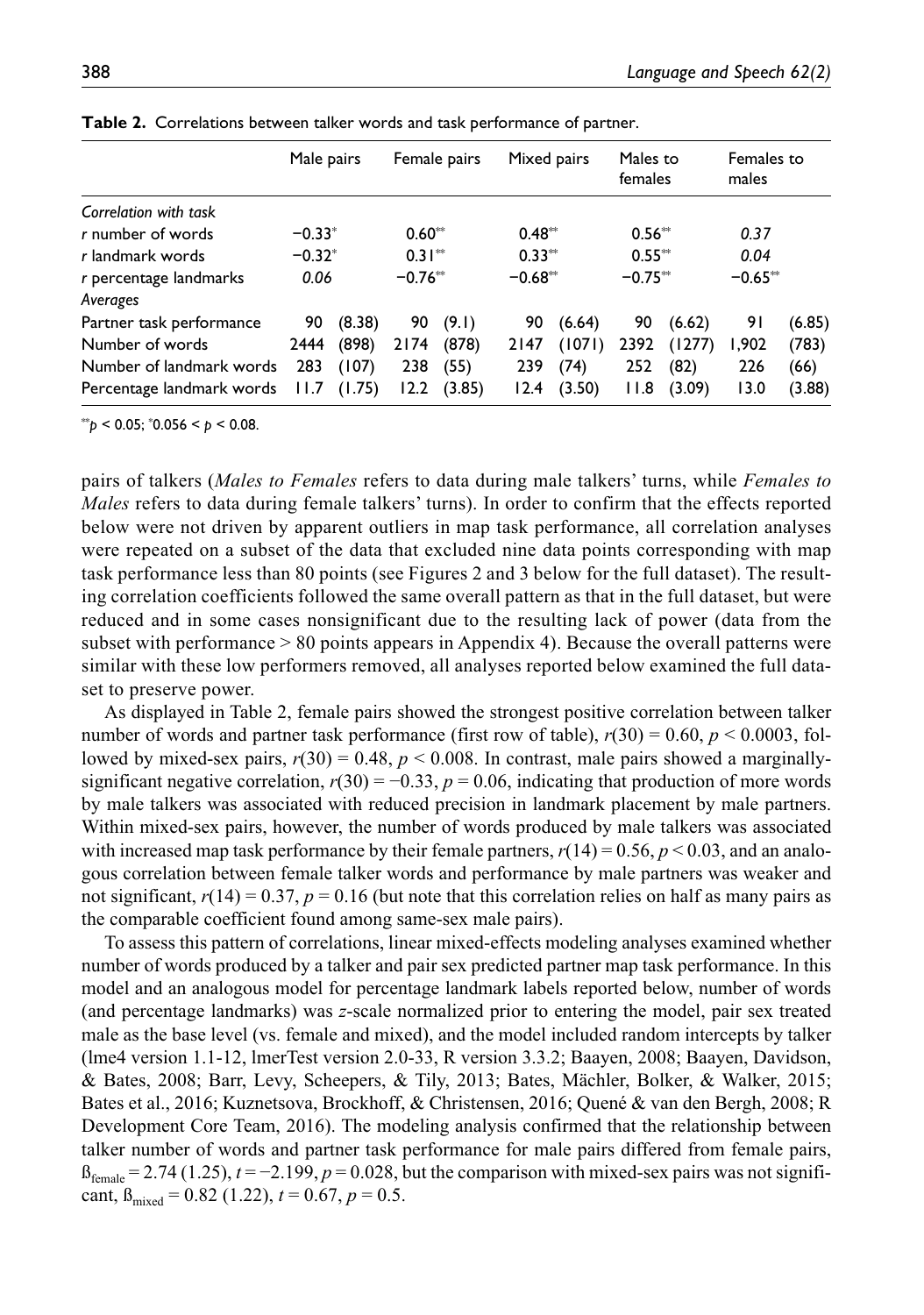

**Figure 2.** Correlations between a talker's number of words and their partner's task performance. The left panel displays data from same-sex pairs, and the right panel displays data from mixed- sex pairs. Female talkers are plotted with open orange circles and male talkers are plotted with filled blue triangles. Lines represent linear fits. The relationship for males in same-sex pairs differed from other pair types.

Figure 2 displays scatter plots for the relationship between the number of words produced by a talker and their partner's performance on the map task across same and mixed-sex pairs of talkers. According to this analysis, the strongest positive relationships between talker number of words and partner task performance occurred in pairs with female as opposed to male partners, regardless of the sex of the talker. Moreover, the relationship between number of words and performance of male partners was positive only when they interacted with female talkers (mixed-sex female talkers; but note that the relationship was weak and not significant). It is important to keep in mind that average partner task performance was equivalent across pair types (see data at the bottom of Table 2). Thus, roughly equivalent performance levels on the part of female partners was achieved with 9% fewer words from female talkers than male talkers (2174 vs. 2392 on average). Nonetheless, more words from talkers mostly helped female partners' performance. In contrast, male partner performance only benefitted from more words when interacting with female talkers, who used 22% fewer words than male talkers with male partners (1902 vs. 2444 on average). Because increases in numbers of words by males talking to males was associated with reduced task performance of male partners, it is arguable that males were less efficient communicators with other males in particular. Males were also less efficient communicators with female partners than female talkers because males used more words overall while achieving similar performance levels.

With respect to communicative efficiency, this analysis of number of words indicates that females were more efficient than males as talkers, using fewer words to evoke similar task performance levels from their partners, and that when a female talker used more words, her partner's performance level benefitted. Moreover, performance of females in relation to increased word usage by their partners was more consistently positive than that of males. Finally, performance of males did not benefit from increased use of words by male talkers, and their performance with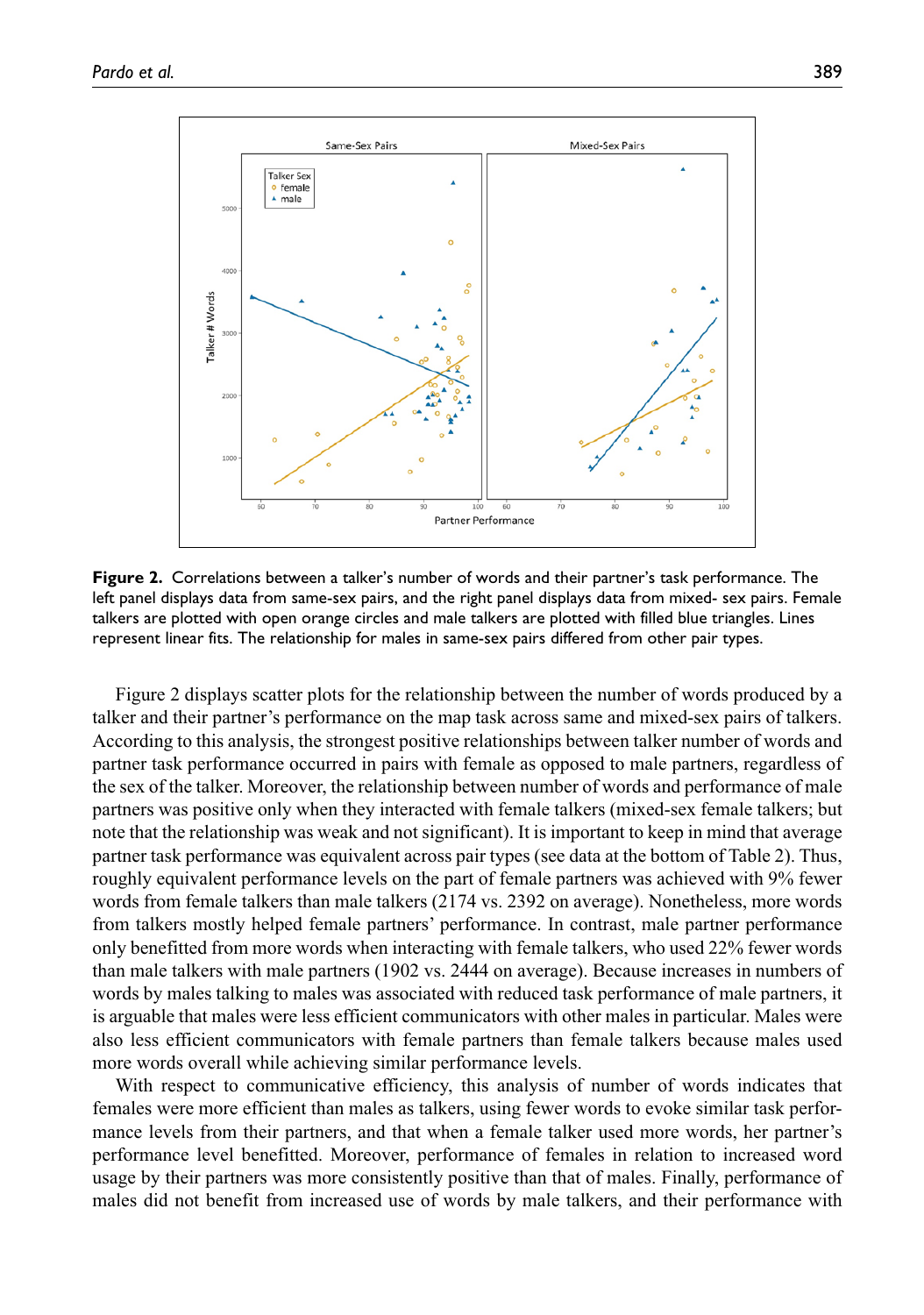

**Figure 3.** Correlations between a talker's percentage landmark words and their partner's task performance. The left panel displays data from same-sex pairs, and the right panel displays data from mixed-sex pairs. Female talkers are plotted with open orange circles and male talkers are plotted with filled blue triangles. Lines represent linear fits. The relationship for males in same-sex pairs differed from other pair types.

increased word usage by female talkers showed a weaker relationship. The next set of analyses probes these findings further, by examining the relationship between usage of landmark labels and task performance.

*3.3.2 Landmark utterances and map task performance.* An obvious prediction is that increased use of landmark label phrases in particular should be associated with enhanced performance on the map-matching task. However, results of analyses of landmark label phrase usage are counterintuitive from this perspective, as shown in Table 2. Although correlations involving number of landmark words (which were included in counts of total numbers of words presented above) generally followed those of total numbers of words, the relationships were mostly weaker (except for males talking to females). In contrast, correlations involving percentage of landmark words relative to total words were strikingly different. As shown in Table 2, all significant correlations were negative, that is, an increased percentage of landmark words was related to lower task performance of partners, except in same-sex male pairs. A likely interpretation for this counterintuitive finding is that relative increases in usage of landmark label phrases occur with pairs that are facing difficulties with the task. Another possibility is that production of relatively more nonlandmark words includes those that would enhance precision in landmark placement, such as descriptions of locations. Figure 3 displays scatter plots for the relationship between the percentage landmark words produced by a talker and their partner's performance on the map task across same- and mixed-sex pairs of talkers.

Linear mixed effects modeling of these data assessed these correlation patterns and compared the relative strength of the associations between talker number of words, talker percentage landmarks, and partner task performance. In order to increase power in the dataset, these models used data that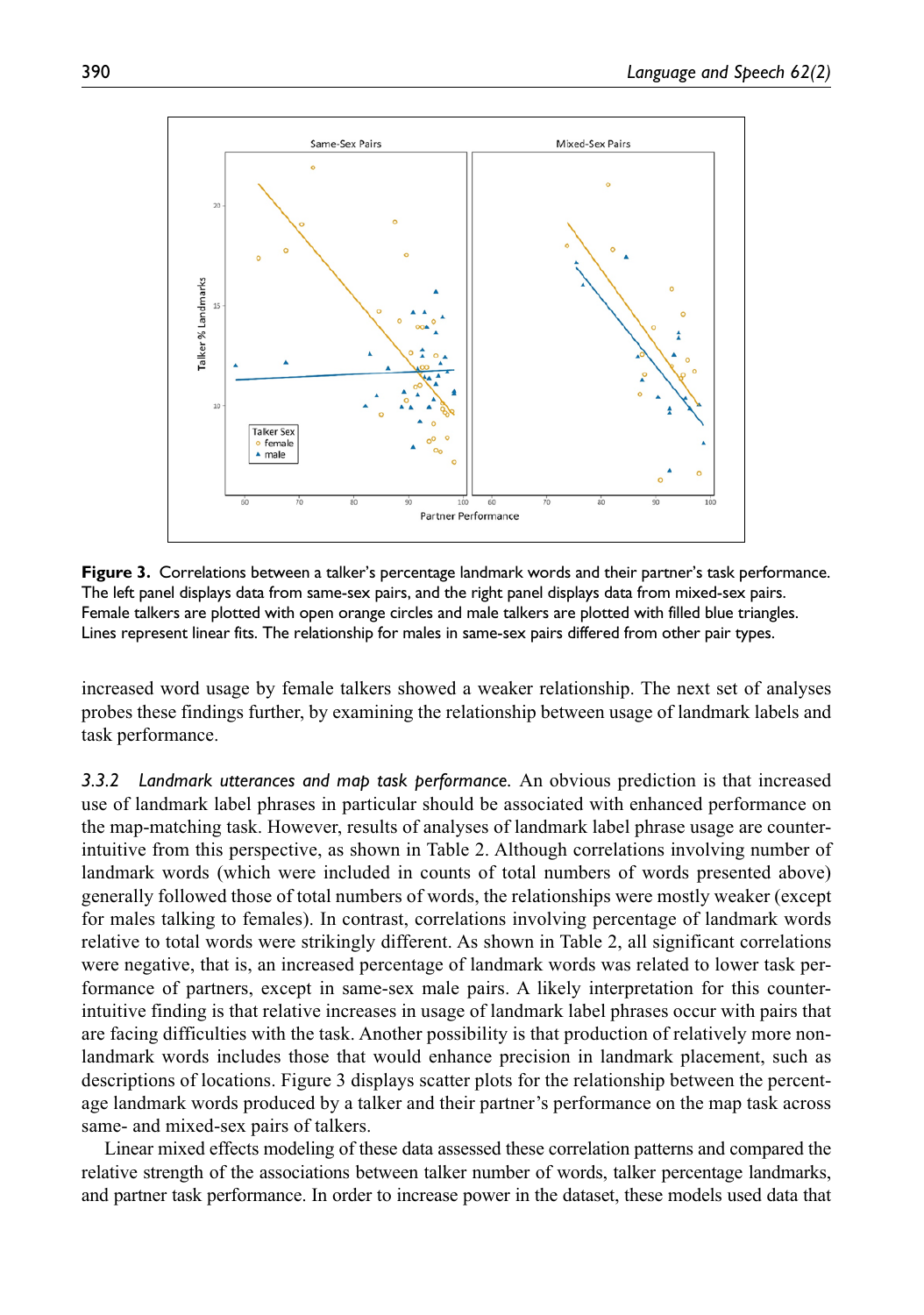was split by maps within each pair (yielding 576 observations; the correlation analyses were based on 96 observations averaged by talker; performance increased modestly and evenly across maps within pairs). As before, continuous predictors were *z*-scale normalized and pair sex was treatment coded with male as the base level (vs. same and mixed). Modeling analyses revealed a three-way interaction between talker number of words, talker percentage landmark words, and pair sex as predictors of partner task performance (landmark number of words were not modeled because these data were correlated with number of words and showed similar but weaker effects). The only significant main effect in the fully interactive model was talker number of words, reflecting an overall tendency for greater numbers of words in male pairs to be associated with decreased partner task performance; ß  $= -2.64 (0.92)$ ,  $t = -2.88$ ,  $p = 0.004$ . In contrast, the influence of percentage landmark words, which was significant when tested alone,  $\beta = -1.84$  (0.47),  $t = -3.93$ ,  $p < 0.0001$ , was not a significant predictor when taking into account the influence of talker number of words, pair sex, and their interactions (likewise for pair sex). A three-way interaction with pair sex confirmed the observation that male pairs differed from other pairings with respect to the relationship between talker number of words, talker percentage landmarks, and partner task performance;  $\beta_{\text{female}} = 4.38$  (1.47),  $t = -2.97$ , *p*  $= 0.003$ ,  $\beta_{mixed} = 3.18$  (1.49),  $t = 2.14$ ,  $p = 0.03$ . Finally, the strongest predictor was the interaction between total number of words and female pair type (displayed in Figure 2), again reflecting the distinction of male pairs from female pairs;  $\beta_{\text{female}} = 5.14$  (1.48),  $t = 3.47$ ,  $p = 0.0006$ . Model comparisons confirmed that the three-way interactive model was a better fit to the data than additive models, models that excluded one of the predictors, and a base model with no predictors.

These analyses reveal that average number of words and percentage landmark words produced by talkers was associated with task performance of their partners in opposite ways, with greater numbers of words associated with increased performance levels of most partners, and greater percentages of landmark words associated with decreased performance. The loss of significance for percentage landmark words in the full model indicates that number of words was a stronger predictor than percentage landmark words. Interactions with pair sex confirmed that the influence of these factors in same-sex male pairs opposed those in other pair types. That is, same-sex male pairs showed a weak negative association between talker number of words and partner task performance, and performance of male partners in general was not positively related to variation in talker numbers of words and landmark utterances. These findings indicate that male talkers were not communicating as efficiently as female talkers because they averaged more words than females while their partners achieved roughly equivalent average performance levels overall, and because pair-wise increases in the number of words male talkers used with male partners were related to reduced partner task performance. Likewise, performance of males on the map task showed weaker relationships with numbers of words uttered by their partners, whether male or female.

# **4 Conclusions and future directions**

The Montclair Map Task (MMT) was designed to elicit balanced contributions from talkers in a naturalistic task-oriented conversational setting, and the corpus comprises balanced representation of male and female talkers in same- and mixed-sex pairings. These features enable the corpus to contribute to a more comprehensive understanding of conversational interaction in general, and of the role of talker and pair sex in particular. With respect to talkativeness, the pattern of sex differences observed in the MMT corpus align with other studies that find that males interacting with strangers are more verbose than females, in both same- and mixed-sex pairings. An additional contribution is the inclusion of a fine-grain measure of communicative efficacy that reflects performance of both members of an interacting pair, and that can be related directly to aspects of communicative style. This measure proved fruitful in revealing subtle differences between pair types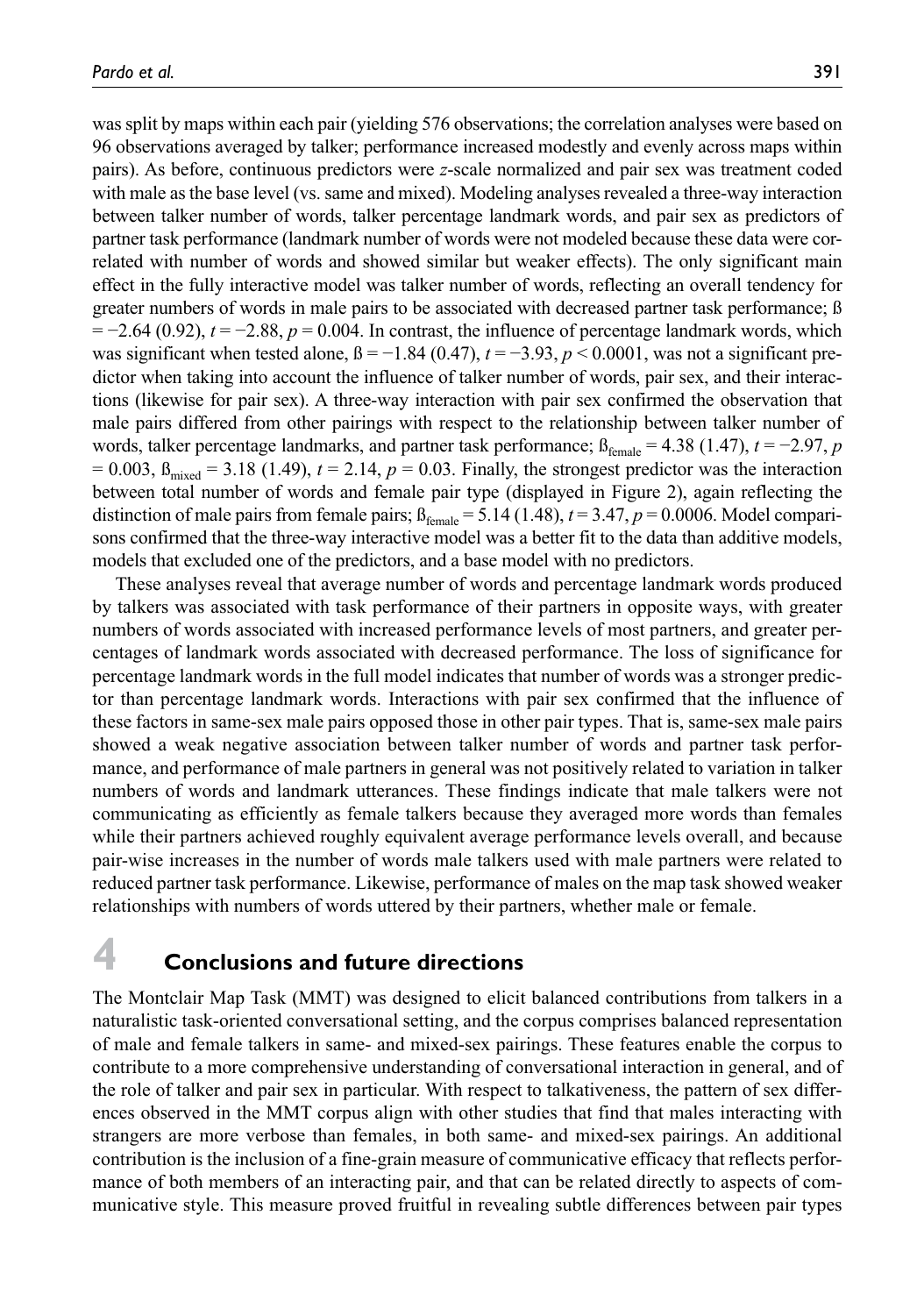with respect to efficiency of communication. That is, same-sex male pairs of talkers were less efficient than female and mixed-sex pairs from the perspective of group performance because they used more words overall to accomplish equivalent task performance, and across same-sex male pairs, use of more words by talkers was weakly associated with lower performance from partners. Likewise, associations between talker percentage landmarks and partner task performance for same-sex male pairs differed from female and mixed-sex pairs. Overall, it appears that aspects of communicative style in male pairs of talkers were associated with less efficient communication in this setting. These findings warrant further investigation into more subtle aspects of language use in this corpus that might differ in same-sex male versus female and mixed-sex pairings. For example, it would be useful to classify each utterance according to its functional relevance for task completion in order to assess the quality of communication across pairs more directly.

This corpus can inform a robust body of research on task-oriented referential communication (reviewed in Brennan, Galati, & Kuhlen, 2010; Krauss, 1987; Pardo, 2017; Schober & Brennan, 2003). For example, many previous studies investigating the development of referential terms for ambiguous figures in role-differentiated settings have assessed efficiency in communication, finding that talkers shorten and tailor referents for specific addressees (e.g., Brennan & Clark, 1996; Clark & Wilkes-Gibbs, 1986; Krauss & Bricker, 1967; Schober & Clark, 1989; Wilkes-Gibbs & Clark, 1992). In the current corpus, efficiency in communication differed for same-sex male pairs, possibly reflecting a more general tendency for males to talk more than females. A more likely alternative is that males were communicating differently, and the corpus transcriptions can provide more detailed information regarding communication style to resolve this issue. Finally, the finegrained segmentation of structural attributes in the MMT corpus transcriptions, including turns, inter-turn intervals, pauses, fillers, overlaps, and backchannels can support broader investigations into the dynamics of conversational interaction.

#### **Acknowledgements**

The authors are grateful for the assistance of Emily Pardo and Melanie Ward with map-matching accuracy assessment and for the assistance of Michael Apfelbaum, Tainah Torres, and Sara Parker with data collection. The authors also appreciate thoughtful comments provided by the action editor, Dr Michael Vitevitch, Dr Mark Pitt, and an anonymous reviewer. The corpus recordings, segmentation and transcription annotation files, map task materials, and participant demographic files are available at the Montclair State University Digital Commons Data Repository ([http://digitalcommons.montclair.edu/mmt\\_corpus](http://digitalcommons.montclair.edu/mmt_corpus)). Access to the corpus recording files can be arranged by contacting the first author, Dr Jennifer S. Pardo at [pardoj@montclair.edu](mailto:pardoj@montclair.edu).

#### **Funding**

This work was supported by the National Science Foundation (grant number BCS-1229033).

#### **ORCID iD**

Adelya Urmanche <https://orcid.org/0000-0002-4311-2390>

#### **References**

Anderson, A. H., Bader, M., Bard, E. G., Boyle, E., Doherty, G., Garrod, S., …Weinert, R. (1991). The H.C.R.C. Map Task Corpus. *Language & Speech*, *34*, 351–366. Retrieved from [https://catalog.ldc.](https://catalog.ldc.upenn.edu/LDC93S12) [upenn.edu/LDC93S12](https://catalog.ldc.upenn.edu/LDC93S12)

Baayen, R. H. (2008). *Analyzing linguistic data: A practical introduction to statistics using R*. New York, NY: Cambridge University Press.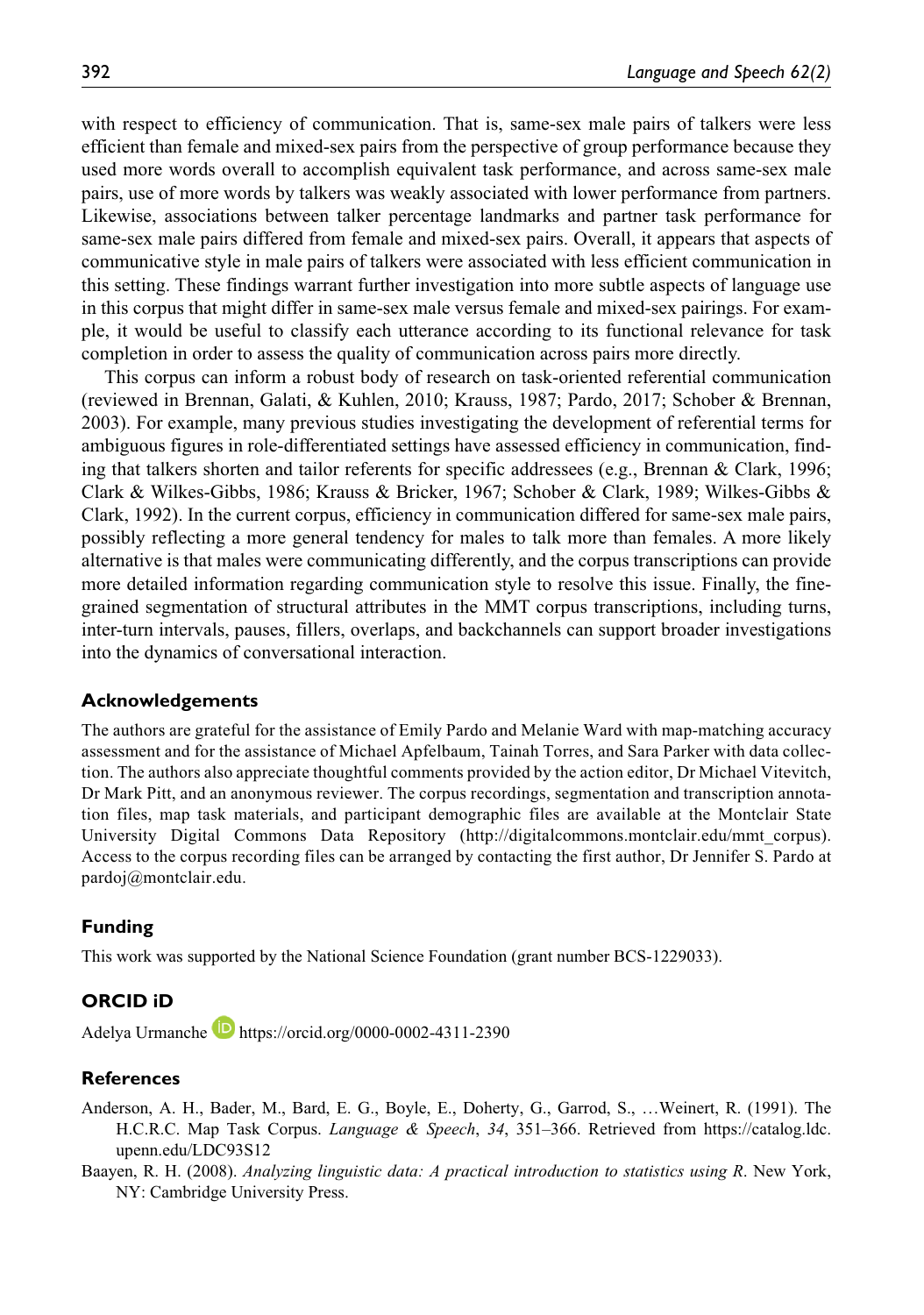- Baayen, R. H., Davidson, D. J., & Bates, D. M. (2008). Mixed-effects modeling with crossed random effects for subjects and items. *Journal of Memory and Language*, *59*, 390–412.
- Barr, D. J., Levy, R., Scheepers, C., & Tily, H. J. (2013). Random effects structure for confirmatory hypothesis testing: Keep it maximal. *Journal of Memory & Language*, *68*, 255–278. DOI: 10.1016/j.jml.2012.11.001
- Bates, D. M., Mächler, M., Bolker, B., & Walker, S. C. (2015). Fitting linear mixed-effects models using lme4. *Journal of Statistical Software*, *67*, 1–48.
- Bates, D. M., Mächler, M., Bolker, B., Walker, S., Christensen, R. H. B., Singmann, H., & Dai, B. (2016). lme4: Linear mixed-effects models using Eigen and S4 classes. R package version 1.1–12. Retrieved from <http://cran.r-project.org/web/packages/lme4//index.html>
- Bilous, F. R., & Krauss, R. M. (1988). Dominance and accommodation in the conversational behaviours of same-and mixed-gender dyads. *Language and Communication*, *8*, 183–194.
- Brennan, S. E., & Clark, H. H. (1996). Conceptual pacts and lexical choice in conversation. *Journal of Experimental Psychology: Learning, Memory, and Cognition*, *22*, 1482–1493.
- Brennan, S. E., Galati, A., & Kuhlen, A. K. (2010). Two minds, one dialog: Coordinating speaking and understanding. In B. H. Ross (Ed.), *The psychology of learning and motivation*, vol. 53 (pp. 301–344). Burlington, MA: Academic Press. DOI: 10.1016/S0079–7421(10)53008–1
- Brennan, S. E., Schuhmann, K. S., & Batres, K. M. (2013). Entrainment on the move and in the lab: The walking around corpus. In M. Knauff, M. Pauen, N. Sebanz, & I. Wachsmuth (Eds.), *Proceedings of the 35th Annual Conference of the Cognitive Science Society* (pp. 1934–1939). Austin, TX: Cognitive Science Society.
- Canavan, A., Graff, D., & Zipperlen, G. (1997). CALLHOME American English Speech LDC97S42. Philadelphia: Linguistic Data Consortium. Retrieved from <https://catalog.ldc.upenn.edu/ldc97s42>
- Cashdan, E. (1998). Smiles, speech, and body posture: How women and men display sociometric status and power. *Journal of Nonverbal Behavior*, *22*, 209–228.
- Cieri, C., Miller, D., & Walker, K. (2004). The Fisher Corpus: A resource for the next generations of speechto-text. *Proceedings of the 4th International Conference on Language Resources and Evaluation*. Retrieved from<http://citeseerx.ist.psu.edu/viewdoc/summary?doi=10.1.1.61.8327>
- Clark, H. H., & Wilkes-Gibbs, D. (1986). Referring as a collaborative process. *Cognition*, *22*, 1–39.
- Fisher, W., Doddington, G., & Goudie-Marshall, K. (1986). The DARPA speech recognition research database: Specifications and status. *Proceedings of the DARPA Workshop on Speech Recognition*. *Palo Alto, CA*. pp. 93–99.
- Godfrey, J., & Holliman, E. (1993). Switchboard-1 Release 2 LDC97S62 Philadelphia: Linguistic Data Consortium. Retrieved from<https://catalog.ldc.upenn.edu/ldc97s62>
- Krauss, R. M. (1987). The role of the listener: Addressee influences on message formulation. *Journal of Language and Social Psychology*, *6*, 81–98.
- Krauss, R. M., & Bricker, P. D. (1967). Effects of transmission delay and access delay on the efficiency of verbal communication. *Journal of the Acoustical Society of America*, *41*, 286–292.
- Kuznetsova, A., Brockhoff, P. B., & Christensen, R. H. B. (2016). Tests in Linear Mixed Effects Models. R package version 2.0–33.
- Labov, W., Ash, S., & Boberg, C. (2006). *Atlas of North American English: phonetics, Phonology, and sound change*. Berlin, Germany: Mouton de Gruyter.
- Labov, W., Rosenfelder, I., & Fruehwald, J. (2013). One hundred years of sound change in Philadelphia: Linear incrementation, reversal, and reanalysis. *Language*, *89*, 30–65. DOI: 10.1353/lan.2013.0015
- Leaper, C., & Ayres, M. M. (2007). A meta-analytic review of gender variations in adults' language use: Talkativeness, affiliative speech, and assertive speech. *Personality & Social Psychology Review*, *11*, 328–363. DOI: 10.1177/1088868307302221
- McMillan, J. R., Clifton, A. K., McGrath, D., & Gale, W. S. (1977). Women's language: Uncertainty or interpersonal sensitivity and emotionality? *Sex Roles*, *3*, 545–559.
- Mulac, A. (1989). Men's and women's talk in same-gender and mixed-gender dyads: Power or polemic? *Journal of Language and Social Psychology*, *8*, 249–270.
- Pardo, J. S. (2006). On phonetic convergence during conversational interaction. *Journal of the Acoustical Society of America*, *119*, 2382–2393. DOI: 10.1121/1.2178720
- Pardo, J. S. (2017). Parity and disparity in conversational interaction. In E. Fernández & H. S. Cairns (Eds.), *Handbook of psycholinguistics* (pp. 131–152). New York, NY: Wiley-Blackwell.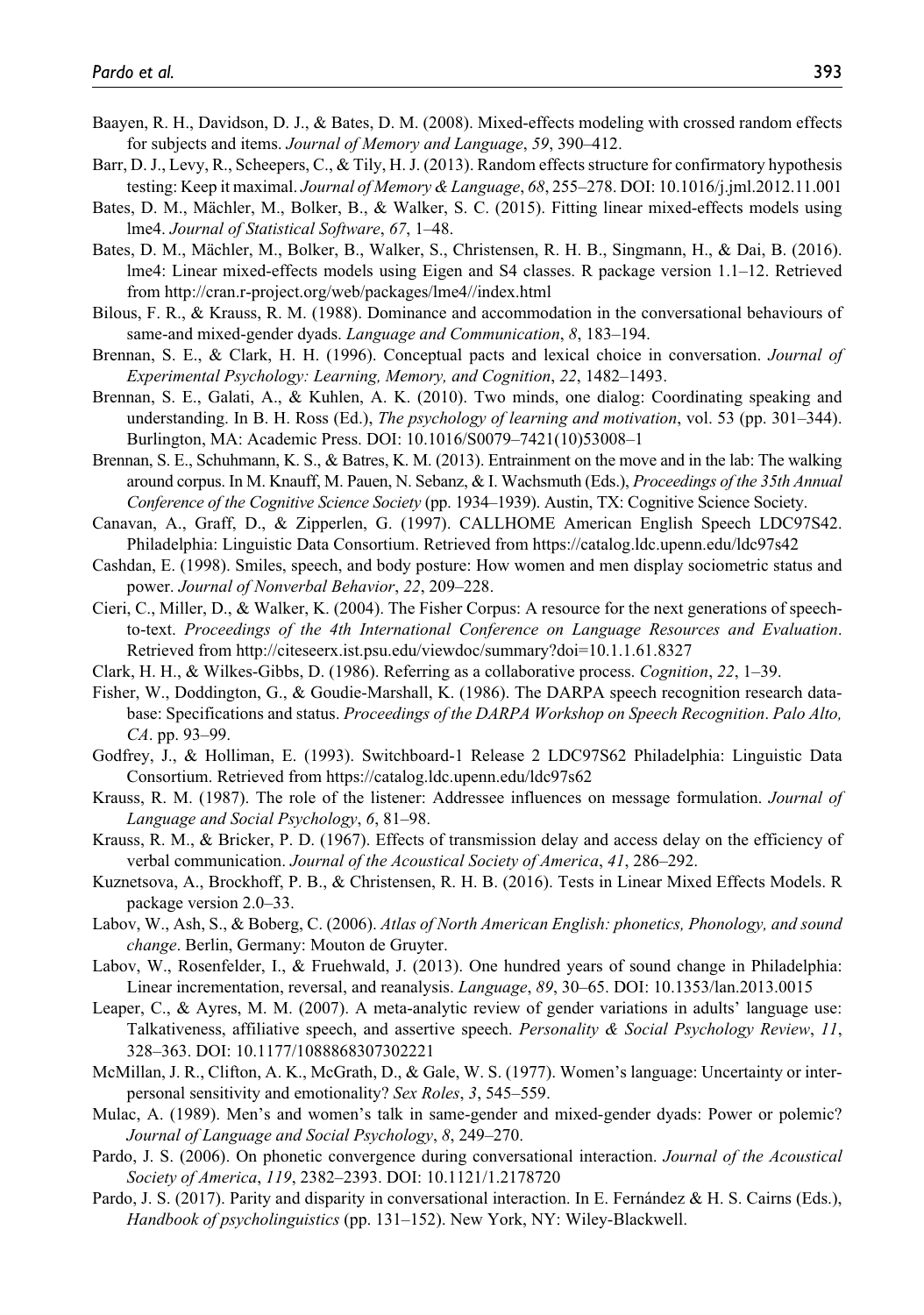- Pardo, J. S., Cajori Jay, I., Hoshino, R., Hasbun, S. M., Sowemimo-Coker, C., & Krauss, R. M. (2013). The influence of role-switching on phonetic convergence in conversation. *Discourse Processes*, *50*, 276–300. DOI: 10.1080/0163853X.2013.778168
- Pardo, J. S., Cajori Jay, I., & Krauss, R. M. (2010). Conversational role influences speech imitation. *Attention, Perception, & Psychophysics*, *72*, 2254–2264. DOI: 10.3758/APP.72.8.2254
- Pardo, J. S., Urmanche, A., Gash, H., Wiener, J., Mason, N., Wilman, S., …Decker, A. (2018). *The Montclair Map Task corpus of conversations in English*. Retrieved from [http://digitalcommons.montclair.edu/](http://digitalcommons.montclair.edu/mmt_corpus) [mmt\\_corpus](http://digitalcommons.montclair.edu/mmt_corpus)
- Pardo, J. S., Urmanche, A., Wilman, S., Wiener, J., Mason, N., Francis, K., & Ward, M. (submitted). A comparison of phonetic convergence in conversational interaction and speech shadowing. *Journal of Phonetics*.
- Pitt, M., Johnson, K., Hume, E., Kiesling, S., & Raymond, W. (2005). The Buckeye corpus of conversational speech: Labeling conventions and a test of transcriber reliability. *Speech Communication*, *45*, 89–95. DOI: 10.1016/j.specom.2004.09.001. Retrieved from<http://buckeyecorpus.osu.edu>
- Quené, H., & van den Bergh, H. (2008). Examples of mixed-effects modeling with crossed random random effects and with binomial data. *Journal of Memory & Language*, *59*, 413–425.
- R Development Core Team (2016). R: A language and environment for statistical computing, version 3.3.2. Retrieved from <http://www.R-project.org/>
- Sacks, H., Schegloff, E. A., & Jefferson, G. (1974). A simplest systematics for the organization of turn-taking for conversation. *Language*, *50*, 696–735.
- Schober, M. F., & Brennan, S. E. (2003). Processes of interactive spoken discourse: The role of the partner. In A. C. Graesser, M. Gernsbacher, & S. R. Goldman (Eds.), *Handbook of discourse processes* (pp. 123–164). Mahwah, NJ: Lawrence Erlbaum Associates.
- Schober, M. F., & Clark, H. H. (1989). Understanding by addressees and overhearers. *Cognitive Psychology*, *21*, 211–232.
- Simkins-Bullock, J. A., & Wildman, B. G. (1991). An investigation into the relationships between gender and language. *Sex Roles*, *24*, 149–160.
- Van Engen, K. J., Baese-Berk, M., Baker, R. E., Choi, A., Kim, M., & Bradlow, A. R. (2010). The Wildcat Corpus of native- and foreign-accented English: Communicative efficiency across conversational dyads with varying language alignment profiles. *Language & Speech*, *53*, 510–540. Retrieved from [http://](http://groups.linguistics.northwestern.edu/speech_comm_group/wildcat/) [groups.linguistics.northwestern.edu/speech\\_comm\\_group/wildcat/](http://groups.linguistics.northwestern.edu/speech_comm_group/wildcat/)
- Wilkes-Gibbs, D., & Clark, H. H. (1992). Coordinating beliefs in conversation. *Journal of Memory & Language*, *31*, 183–194.
- Wood, M. (1966). The influence of sex and knowledge of communication effectiveness on spontaneous speech. *Word*, *22*, 112–137.

#### **Appendix 1: Demographic questionnaire**

#### *Montclair State University*

*Speech Communication Laboratory Demographic questionnaire*

1. Sex

What is your sex?

- Male
- Female

2. Age How old are you? \_\_\_\_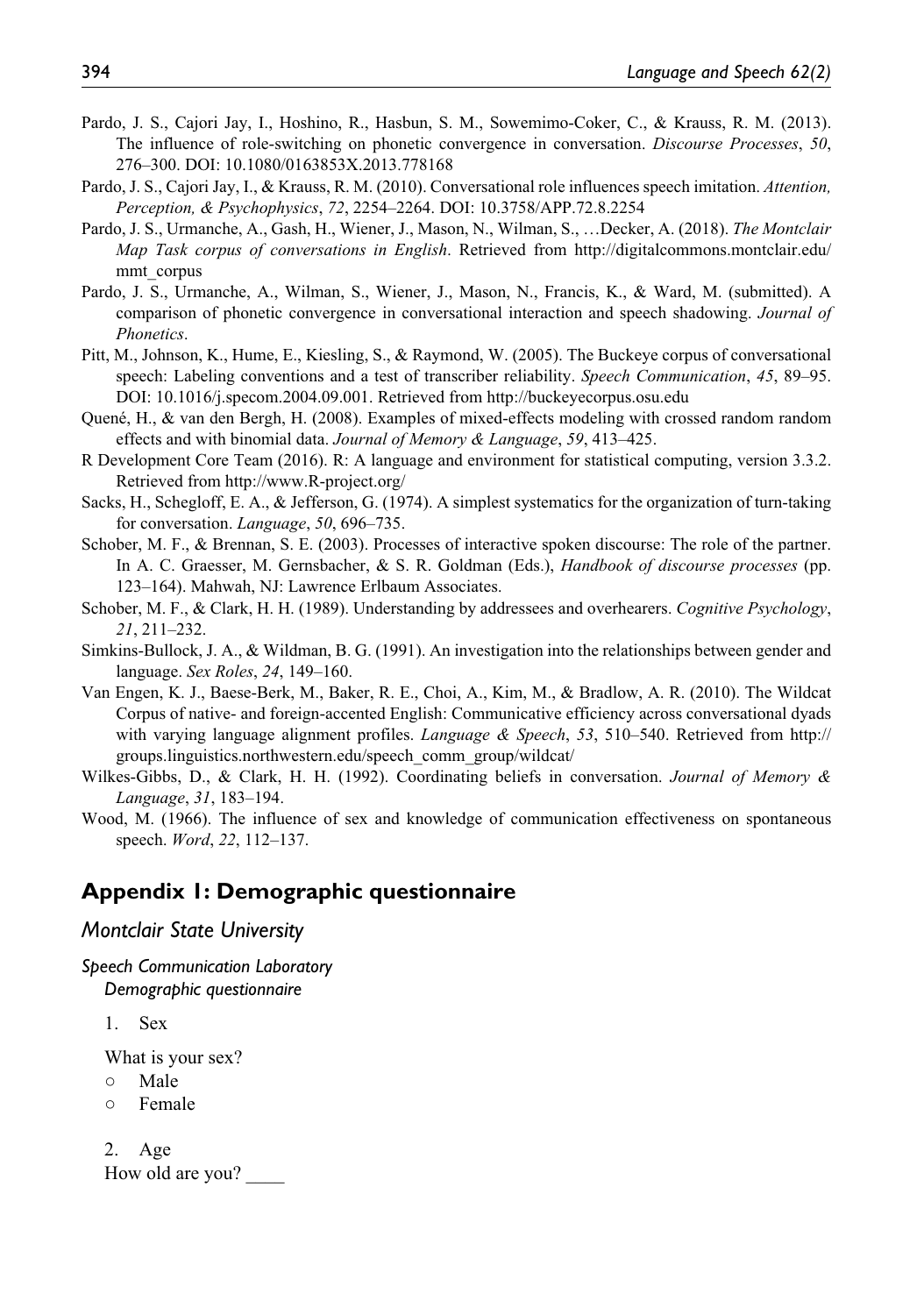3. Place of Origin & Residence(s)

Please list the places you have lived from birth until the current date, and indicate the number of years residing in each location.

City, State/Country Year Start Year End

4. Language Background

Do you have any training or exposure to a language other than English? If so, please list the language(s) below with the age at which you started learning/using the language(s) and your current fluency level.

(either fluent, basic conversational, or school setting only) Language Year Start Fluency?

5. Ethnicity

Please specify your ethnicity.

- Hispanic or Latino
- Not Hispanic or Latino
- 6. Race

Please specify your race.

- American Indian or Alaska Native
- Asian
- Black or African American
- Native Hawaiian or Other Pacific Islander
- White
- 7. Family Education Levels

What is the highest degree or level of school completed by either one of your PARENTS?

- No schooling completed
- Nursery school to 8th grade
- 9th, 10th or 11th grade
- 12th grade, no diploma
- High school graduate—high school diploma or the equivalent (for example: GED)
- Some college credit, but less than 1 year
- 1 or more years of college, no degree
- Associate degree (for example: AA, AS)
- Bachelor's degree (for example: BA, AB, BS)
- Master's degree (for example: MA, MS, MEng, MEd, MSW, MBA)
- Professional degree (for example: MD, DDS, DVM, LLB, JD)
- Doctorate degree (for example: PhD, EdD)
- 8. Family Household Income

What is your family's total household income per year?

○ Less than \$10,000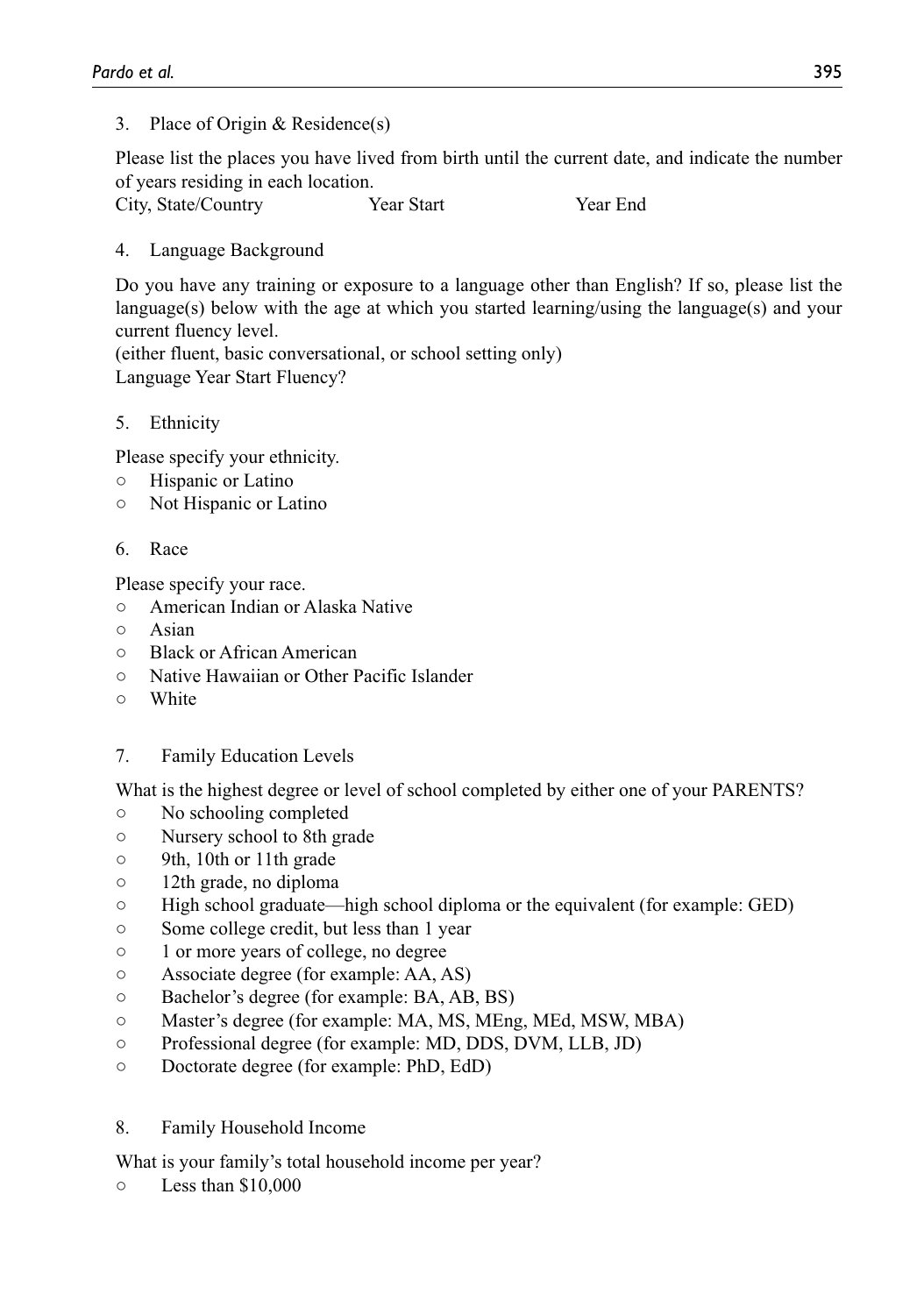- \$10,000 to \$19,999
- \$20,000 to \$29,999
- \$30,000 to \$39,999
- \$40,000 to \$49,999
- \$50,000 to \$59,999
- \$60,000 to \$69,999
- \$70,000 to \$79,999
- \$80,000 to \$89,999
- \$90,000 to \$99,999
- \$100,000 to \$149,999
- \$150,000 or more

# **Appendix 2: Sample map task map pair**

The images in Figure 4 comprise a single pair of maps used in the Montclair Map Task. Each map contains five shared landmarks and five unique landmarks. For example, both maps contain a *pyramid*, but Figure 4(a) on the left has a *telescope* at the upper left corner, while Figure 4(b) is missing this landmark. Instructions informed participants about the disparity in the composition of the landmarks, and asked them to discover the five missing landmarks that appear on their partner's map and draw a marker for each landmark in its corresponding location on their map. All talker pairs completed the map task with a total of six pairs of maps like those in Figure 4.



**Figure 4.** A single pair of maps used in the Montclair Map Task.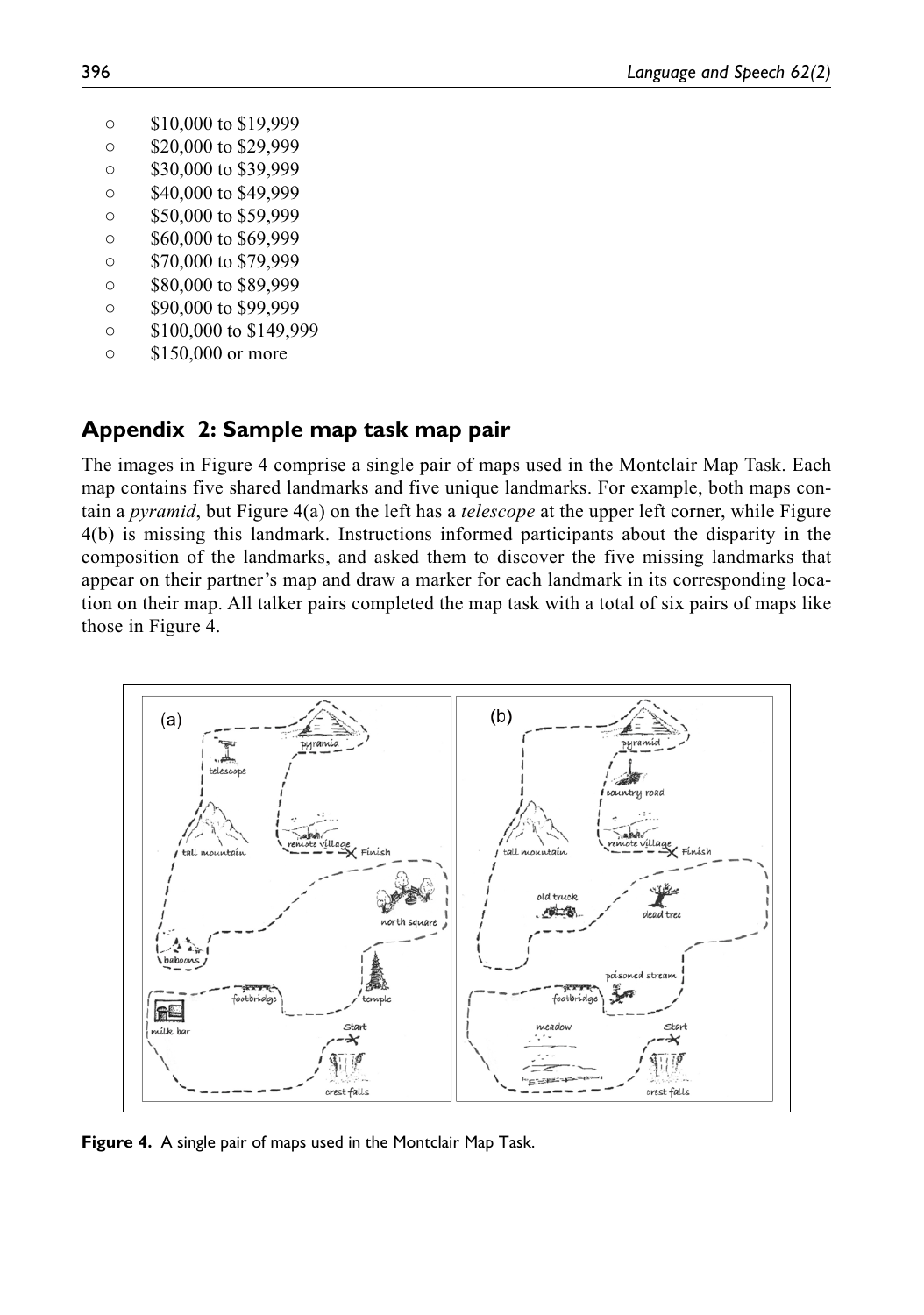# **Appendix 3: Landmark label phrases**

A listing of the full set of 79 landmark label phrases that appear across all six pairs of maps in the Montclair Map Task.

| baboons           | golf course        | poisoned stream |
|-------------------|--------------------|-----------------|
| bakery            | graveyard          | pyramid         |
| bear cave         | greasy wash water  | remote village  |
| blacksmith        | green bay          | round hills     |
| buffalo           | headstone          | sandy shore     |
| cactus            | huge nuclear plant | small forest    |
| camera shop       | land parcels       | small island    |
| caribbean palm    | large house        | stone cliffs    |
| cattle ranch      | large cottage      | stony creek     |
| cement roof house | lighthouse         | tall mountain   |
| chapel            | marsh land         | tall pine       |
| cottages          | meadow             | tavern          |
| country road      | milk bar           | teepees         |
| crest falls       | monastery          | telephone booth |
| dead tree         | monument           | telescope       |
| diamond mine      | mud hut            | temple          |
| east lake         | museum             | totem pole      |
| fallen rocks      | north square       | tower           |
| farmed land       | oily rag           | trailer park    |
| flat rocks        | old truck          | train crossing  |
| flowing river     | old mill           | train bridge    |
| footbridge        | orange car         | walled city     |
| forked stream     | parked van         | west lake       |
| fortress          | picket fence       | wheat field     |
| garage            | pine forest        | winter garden   |
| ghost town        | pirate ship        | vacht club      |

# **Appendix 4: Correlation analyses for subset of data**

Table 3 displays results of correlation analyses for a subset of data in which partner performance exceeded 80 points. In comparison with the data displayed in Table 2, the general pattern of correlation data is similar to that observed in the full dataset. In particular, the correlations for samesex male pairs of talkers differ from same-sex female and mixed-sex pairs. However, the removal of nine data points for pairs with partners whose performance on the map task was below 80 points reduces power to the extent that many of the correlations are not significant in this subset. A new mixed-effects model analysis on the data subset revealed that the correlation between talker number of words and partner task performance differed between same-sex male and mixed-sex pairs  $(\beta_{mixed} = 1.59 (0.72), t = 2.22, p = 0.03)$ , but no other main effects or interactions were significant. Most importantly, the three-way interaction revealed in the full dataset is no longer significant in the subset,  $\beta$  = 1.03 (0.76),  $t$  = 1.363,  $p$  = 0.17.